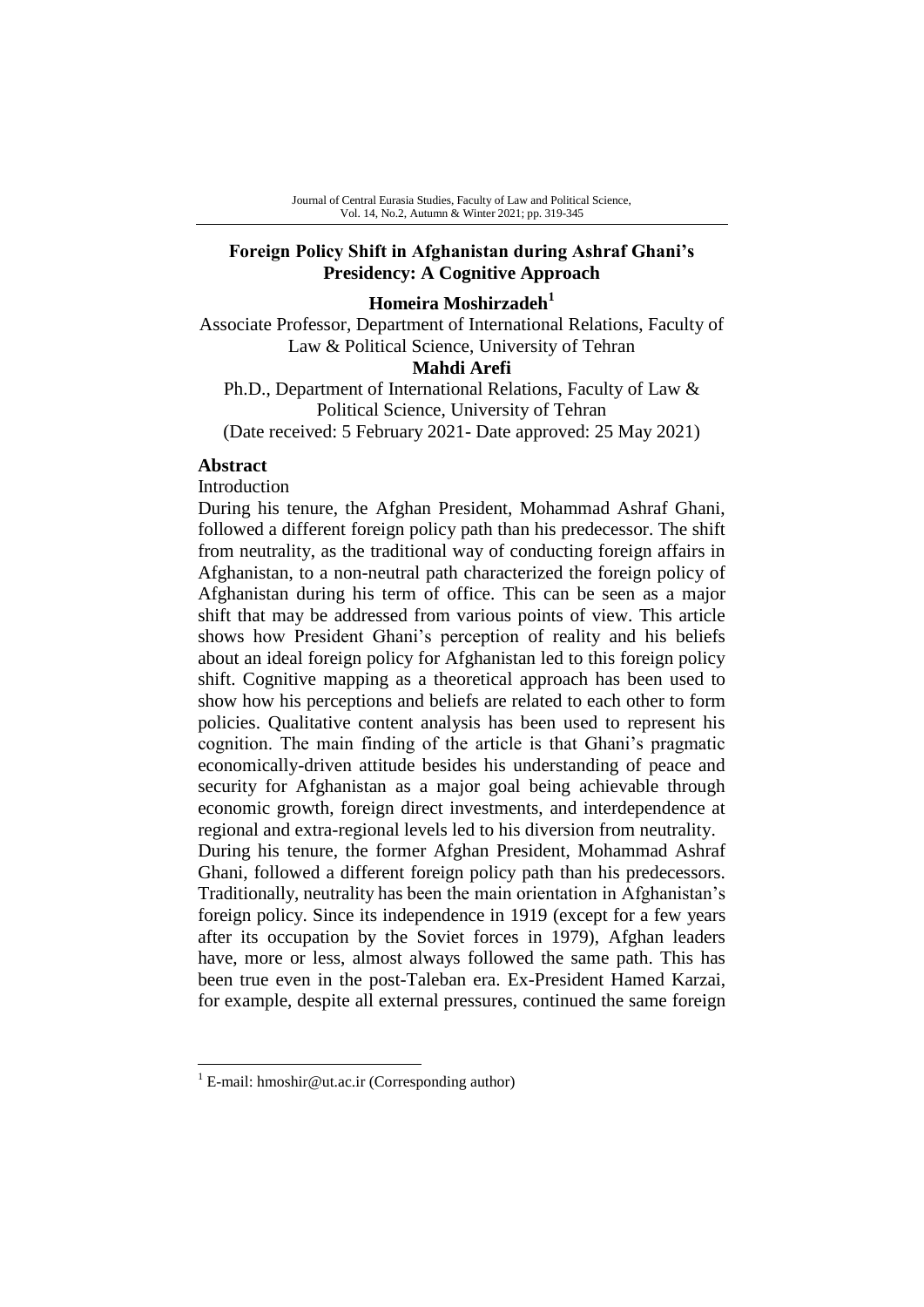policy orientation through a balanced policy towards great powers and regional powers.

However, the shift from neutrality to a non-neutral path characterized the foreign policy of Afghanistan during Ghani's presidency. Instances of President Ghani's new orientation can be seen in deepening and expanding relations with western powers, weakening relations with Iran and India, expanding relations with China, Saudi Arabia, and the United Arab Emirates, and even supporting the Saudi-led alliance in Yemen. These changes can be regarded as unexpected foreign policy decisions as they reflect a violation of neutrality and a balance-based foreign policy dominant for decades. They can even be considered unrealistic when regional conditions are taken into account. Furthermore, they can be regarded as violating Ghani's economic preferences as they deprived Afghanistan of some primary economic advantages.

Research Question: The question that can be raised is about the cause of such a shift. In other words: why did Afghanistan change its traditional foreign policy orientation in the form of neutrality towards a non-neutral path during Ghani's presidency?

Research Hypothesis: The question above may be addressed from various points of view and lead to different answers. One may refer to, for example, the significance of foreign pressures, Ghani's sense of gratitude towards his supporters during the presidential campaign, or the requirements of development. These, however, prove to be inconsistent as some aspects of the shift might be seen as contradictory. In this paper, the significance of President Ghani's perceptions in this regard is underlined. The hypothesis is: President Ghani's perceptions of reality and his beliefs about an ideal foreign policy for Afghanistan led to this foreign policy shift from neutrality to non-neutrality.

Theoretical Framework and Research Method: In a country such as Afghanistan, even if structural forces impose limits on foreign policy choices, the special position of the leaders gives them important leverages. It is the president who can determine the foreign policy of the country. What leads him to his decision is his definition of the situation which is rooted in his understanding of the situation. This article aims to show how cognitive mapping as a theoretical approach can be used to explain how Ghani's perceptions and beliefs are related to each other and how they have led to his policy choices. According to this theory, everyone has a causal explanation for every situation. In other words, decision-makers have causal claims about the reality in their minds and cognitive mapping seeks to represent the structure of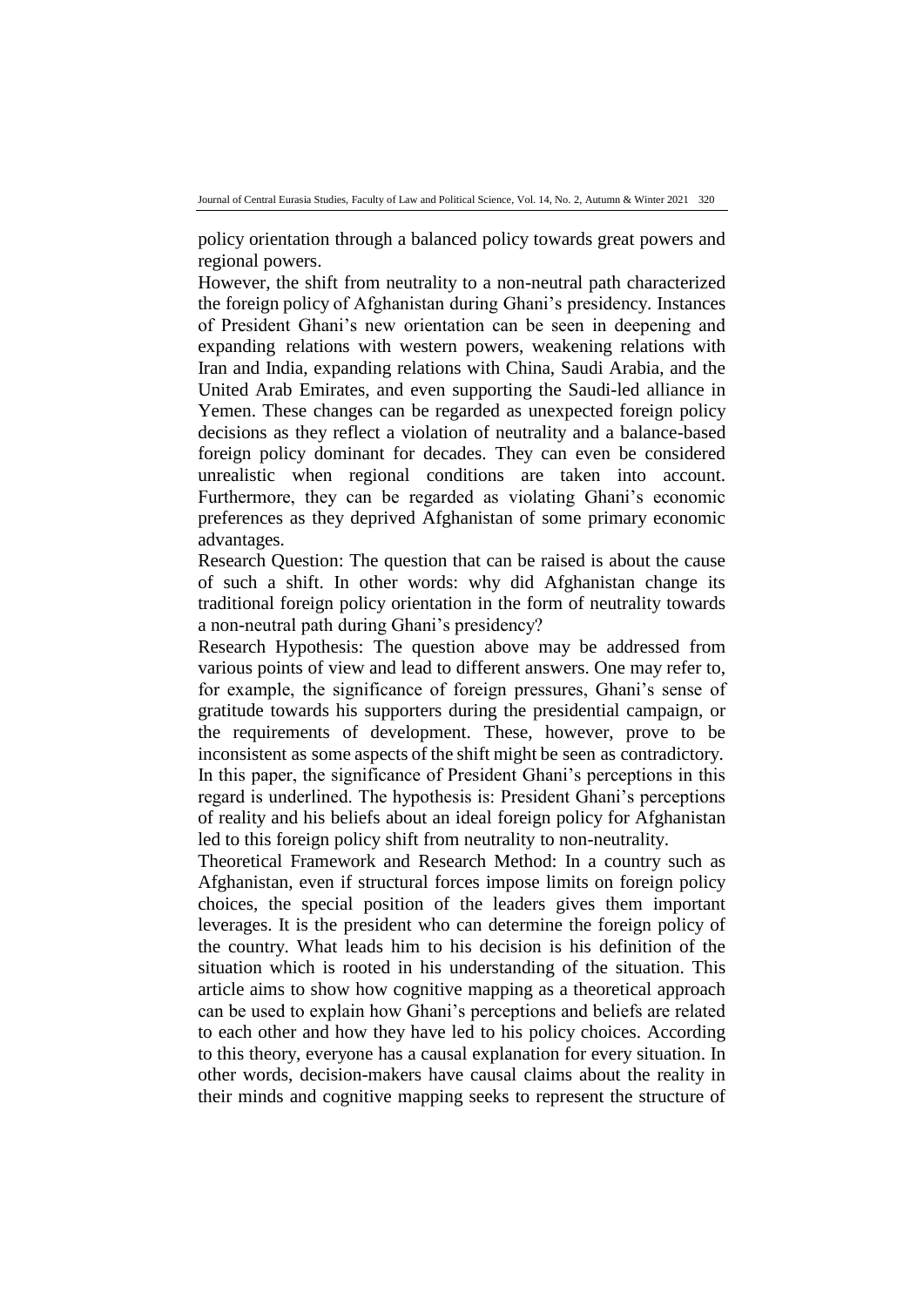their causal claims. "Cognitive mapping" reflects the arguments of the decision-maker in a graph. Although the approach is usually used to show how the decision-maker sees the relationships in what has happened in the past, we have used it to show how some causal claims have been made and act as presuppositions for reaching a policy option.

In the cognitive approach in general and in cognitive mapping theory in particular, it is believed that one's thoughts and perceptions are reflected in one's statements. Thus, if we gather the relevant statements and analyze them, we may get to one's perceptions in the form of a directed graph that shows the network of concepts in their causal relationships. Content analysis, both quantitative and qualitative, is taken to be the appropriate method for cognitive approaches.

As for the research method, we have employed qualitative content analysis in order to represent President Ghani's cognition. Accordingly, the speeches and texts produced by Ghani in various contexts are analyzed to find his way of reasoning and arguments. The result is a graph in which causal relations between concepts are demonstrated.

Findings: Ghani believes that an active foreign policy leads to Afghanistan's interest and security and that is why we can see a proactive foreign policy in this era. To him, a developmentalist approach to foreign policy, i.e, giving priority to economic needs but also leads to security. Western powers are seen as the best partners' security terms and hence cooperation with the members of NATO plays a vital role in providing stability and security which are seen as a precondition for attracting foreign investment. Ghani argues that an active developmentalist foreign policy leads to more opportunities in international and regional processes that are regarded to be beneficial to Afghanistan. Although western powers are given a special place in providing security, it is believed that expanding relations with China (compared to India) leads to more economic gains and security. Furthermore, he perceives that expanding relations with Saudi Arabia and Persian Gulf Arab states leads to more security as well as more financial aid.

Conclusion: Thus, the main finding of the article is that Ghani's pragmatic economically-driven attitude besides his understanding of peace and security for Afghanistan as a major goal being achievable through economic growth, foreign direct investments, and interdependence at regional and extra-regional levels led to his diversion from the traditional orientation of neutrality.

## **Keywords**

Foreign policy, perception, Ashraf Ghani, Afghanistan, decisionmaking,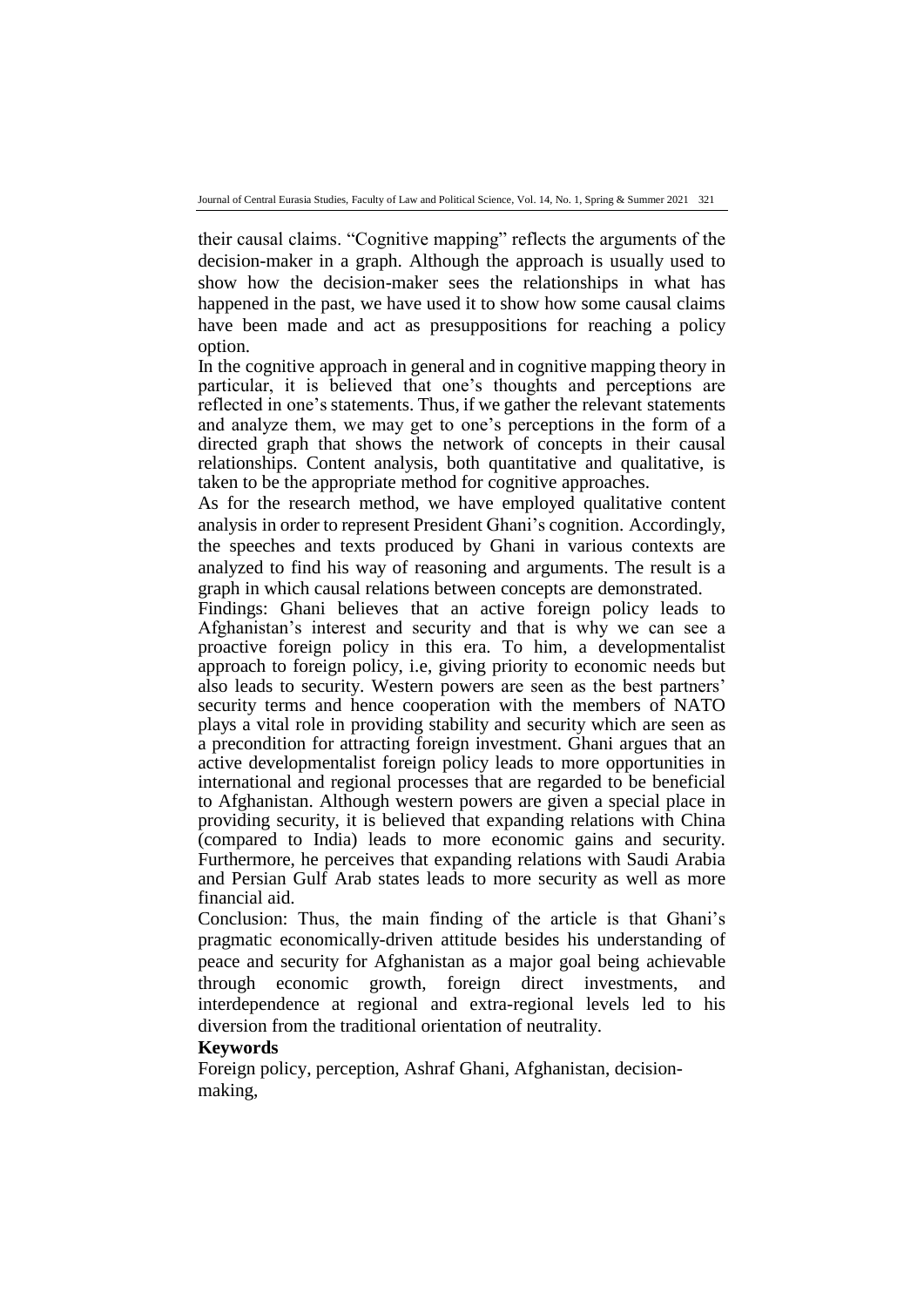**چرخش در سياست خارجی افغانستان در دورة اشرفغنی: 1 رویکردي ادراكی \* حميرا مشيرزاده** دانشیار، گروه روابط بینالملل، دانشکدة حقوق و علوم سیاسی، دانشگاه تهران **مهدي عارفی** دکتری روابط بینالملل، دانشکدة حقوق و علوم سیاسی، دانشگاه تهران )تاریخ دریافت: -1399/11/17 تاریخ تصویب: 1400/03/04(

## **چکيده**

«تصمیمهای دور از انتظار» در دوران ریاستجمهوری اشرف غنی در افغانستان از ویژگیهای سیاست خارجی او به حساب میآید. یکی از این تصمیمها نقض اصل بیطرفی از سوی اشـرفغنـی بـود کـه پیش از این همواره در نقش یک اصل در سیاست خارجی افغانستان عمل میکرده است و کنارگذاشتن آن چرخشی بنیادی براورد می شود. در این مقاله با طـرح ایــن پرســش کــه چــرا اشــرفغنــی رویکــرد بی طرفی را از سیاست خارجی افغانستان کنار گذاشت؟ می خواهیم نشان دهیم این تصـمیم بنـابر تـأثیر ادراکهای ویژة اشرفغنی از سیاست خارجی مطلوب برای افغانستان و درک او از واقعیتهای بیرونی گرفته شد. در این چارچوب، از نظریۀ نقشۀ ادراکی بهعنـوان یکـی از رویکردهـای ادراکـی در تبیـین سیاست خارجی بهره میگیریم. همچنین با اتکا بر روش تحلیل محتوای کیفی، متنهایی را که بازتااب ادراکهای غنی محسوب میشوند، واکاوی میکنیم تا چگونگی رسیدن غنی بـه ایــن تصــمیم را تبیــین کنیم. مهمترین یافتۀ پژوهش این است که براساس نگـرش اقتصـادی و عمـل گـرای اشـرفغنـی و در ادراکهای ویژهٔ او، هدف نهایی حکومت یعنی ایجاد صلح و تأمین امنیت برای افغانستان، از مسیر رشد اقتصادی، جلب سـرمایههـای خـارجی و ایجـاد وابسـتگی متقابـل دوجانبـه و چندجانبـۀ منطقـهای و فرامنطقهای میگذرد. بر همین اساس او تصمیم به نقض بیطرفی گرفت.

#### **واژگان اصلی**

سیاست خارجی، ادراک، اشرف غنی، افغانستان، تصمیمگیری.

.1 این مقاله برگرفته از رسالۀ دکتری است.

E-mail: hmoshir@ut.ac.ir مسئول نویسندة\*

1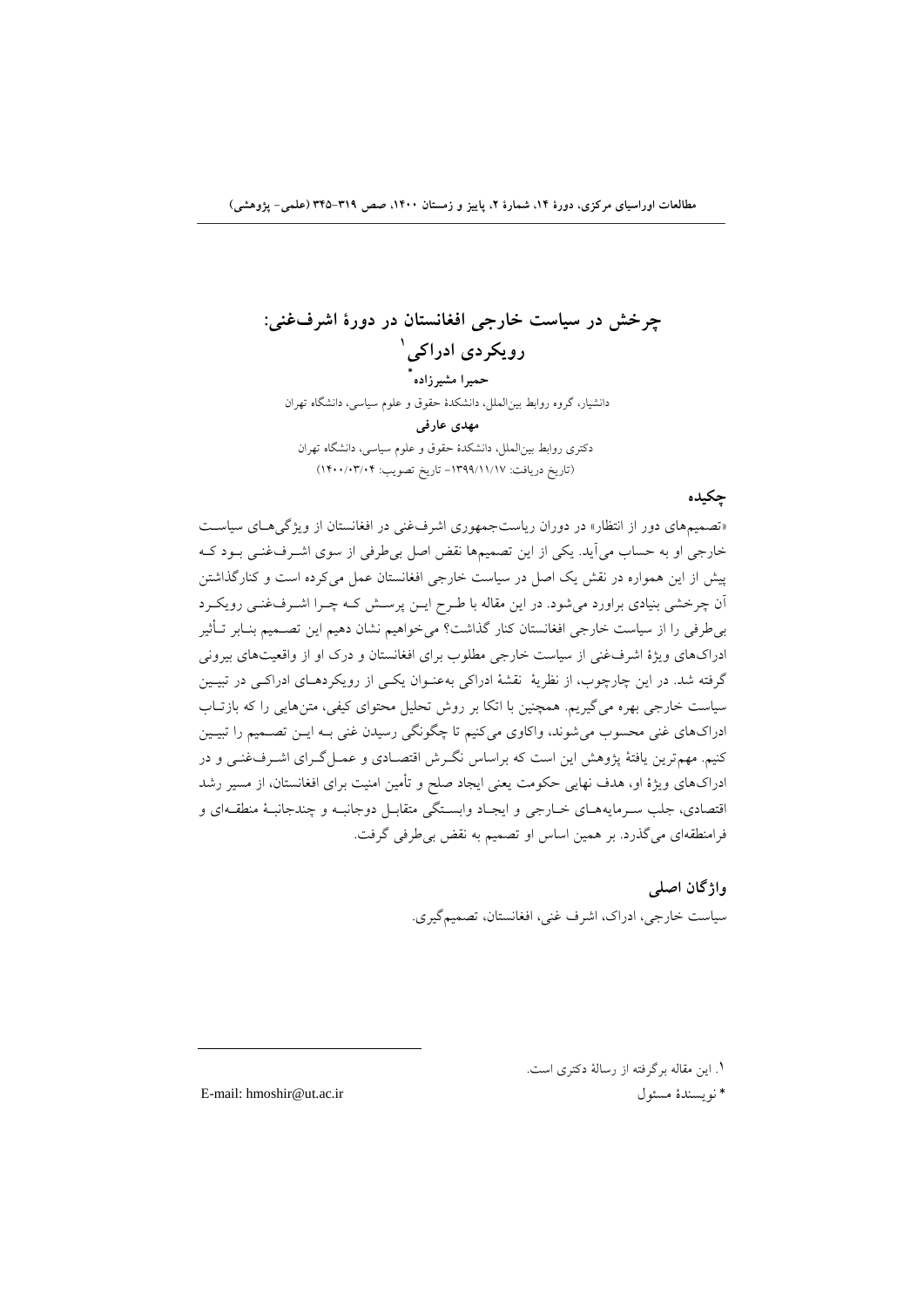#### **مقدمه**

سیاست خارجی افغانستان برمبنای بی طرفی شکل گرفته است. این اصل بهعنوان قاعـدهای کـه بیشتر حاکمان رعایت میکردند در سیاست خارجی افغانستان نقش داشته است. حتی برخی از آنها حاضر شدهاند هزینههای سیاسی هنگفتی را بپردازند، اما از اجارای ایان اصال یاا قاعاده روی نگردانند. مهم ترین آنها حبیبالله خان حاکم افغانستان در دوران جنگ اول جهـانی بــود که «سیاست خارجی توازن میان انگلیس و روس [را] تداوم داد کـه پــدرش عبـدالرحمان خـان آغاز کرد» (482 :Gregorian, 2009) اما مخالفت عمومی سبب طغیان تــودهٔ مــردم علیــه او و بــه سقوط حکومت و فراتر از آن از دستدادن جانش منتهی شد. افغانستان در طول قارن ناوزدهم نقش دولتی حائل و بی طرف را بازی میکرد که قلمروهای دو قدرت رقیب روسـیۀ تـزاری و بریتانیا را در منطقه از هم جدا می کرد. حاکمان افغانستان از زمان استقلال این کشور در سال ،1919 بهویژه از زمان بهدستآوردن استقالل رأی در تدوین سیاست خارجی، حامی ناوعی از بیطرفی در سیاستهای رسمی خود بودند )123 2006: ,Saikal). افغانستان در جریان دو جنگ اول و دوم جهانی نیز بی طرفی کامل خود را اعـلام و رعایـت کـرد. همچنـین در رقابـتهـای ایدئولوژیک جنگ سرد، روابط متوازنی با شرق و غرب برقرار کرد. برای نمونه، با پیوساتن باه جنبش عدم تعهد در سال ۱۹۶۱ به بی طرفی گرایید. این وضعیت تـا زمـان اشـغال افغانسـتان بهوسیلۀ اتحاد شوروی در سال 1979 ادامه داشت )2 2015: ,Andisha)؛ هر چناد در ایان میاان داوود خان با گرایش به شوروی از سیاست بیطرفی هرچند برای مدت بسیار کوتاهی منحرف شده بود. در دوران جدید در تـداوم سـنت بـی طرفـی در حکومـتداری و سیاسـت خـارجی افغانستان، حامد کرزی نیز جدی و آشکارا این اصل را رعایت میکرد و بـا وجـود فشـارهای تحمیلی برخی بازیگران خارجی، حاضر نشاد وزن و جایگااه باازیگران دیگار را در سیاسات خارجی افغانستان کاهش دهد. در برابر، اشرف غنی اقدام به کنارگذاشتن رویک دد یا «اصل» بیطرفی کرد که در گسترش و تعمیق روابط با دولتهای غربی، تغییر در رواباط باا باازیگران منطقهای و نیز در رابطه با چین مشهود است. تا جایی که او ایـن چـرخش را تبـدیل بـه یـک »کالنتصمیم« و نیز تغییر بنیادین در سیاست خارجی افغانستان کرد.

اشرفغنی زمانی که در سپتامبر ۲۰۱۴ در مقام ریاستجمهوری افغانستان قـرار گرفـت، سیاست خارجی را اولویت حکومتداری و برنامههای خود اعلام کرد (Ashraf Ghani, 1392) و آن را برای حکومتداری خوب، تأمین ثبات و امنیت، جلب سـرمایههـای خــارجی و ایجــاد رشد اقتصادی بهشدت مهم دانست (Ashraf Ghani, 2013). او در اولین سـخنرانی رسـمی|ش بهعنوان رئیس حکومت وحدت ملی گفت »مشا کالت افغانساتان عناصار خاارجی دارد ، و باه همین دلیل سیاست خارجی ما حیاتی باقی خواهد مانـد» (Vatanyar, 2018: 75). جـدا از اینکـه چرا چنین تصمیمی گرفته بود، یکی از مهمترین مسائلی که در عرصاۀ سیاسات خاارجی بایاد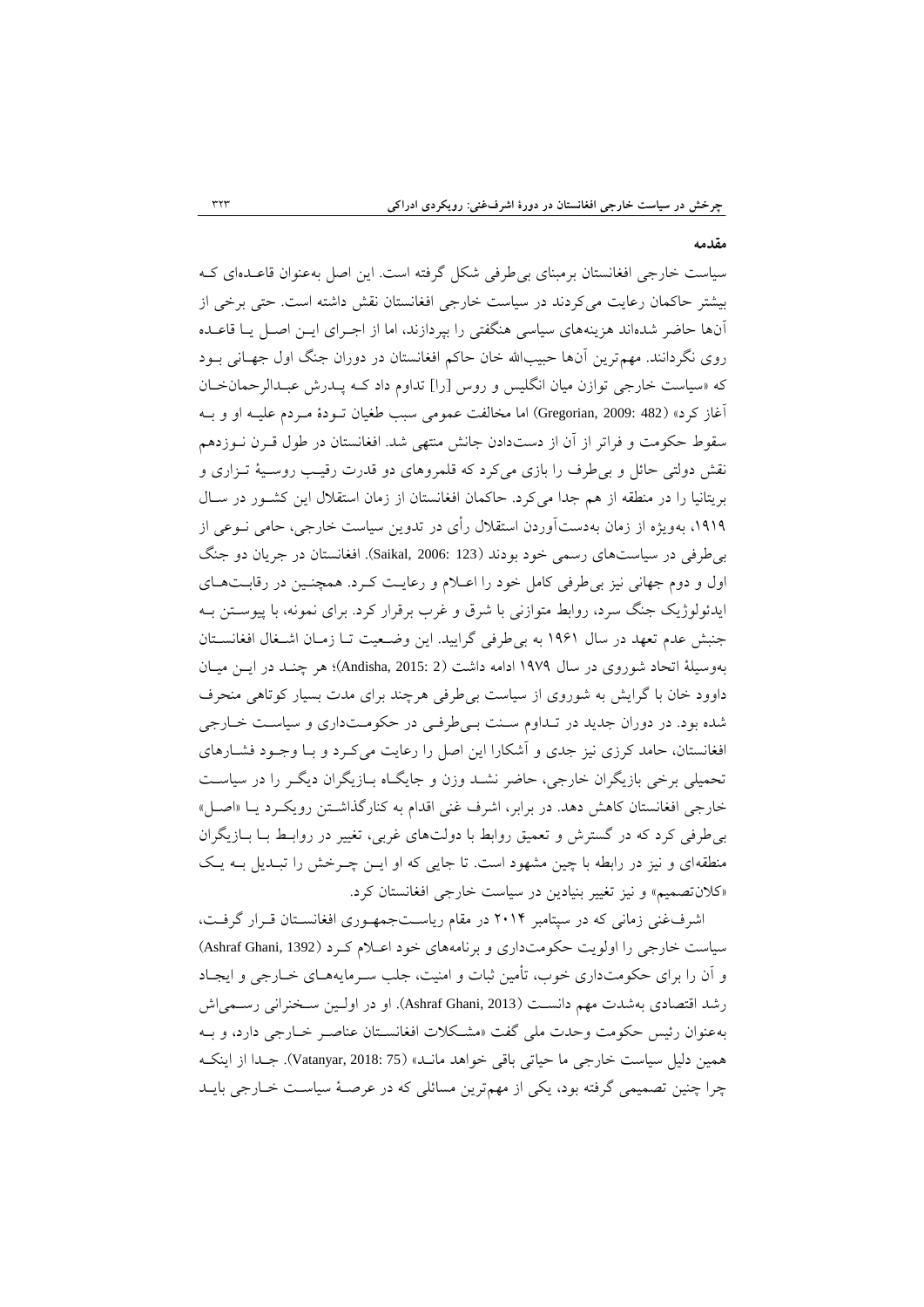راجعبه آن، موضع و دیـدگاه خــود را مشـخص مــیکـرد، مسـئلۀ رعایــت اصــل بــی طرفــی و موازنهگرایی بود. اهمیت مسئله یعنی شفافیت در رویکرد بی طرفی یا جانبداری در آن شــرایط زمانی بیش از هر زمان دیگری بود.

در شرایطی که اشرفغنی می توانست به سنت بی طرفی در برابر رقابت های قـدرت هـای بزرگ بهعنوان قاعدهای جاافتاده و مورد احترام در سیاست خارجی افغانستان ادامه دهاد یاا در حدی خفیفتر و نامحسوستر آن را تعدیل کند، در این راه مصمم و آشکارا پیش رفات و در حالی که با سفرهای اولویتدادهشده و تالش گسترده برای جلاب حمایات هاا و سارمایه هاای عربستان سعودی و امارات، بهطور اعلامنشده جانبداری منطقهای را در پـیش گرفتـه بـود، بـا اعلام حمایت از ائتلاف نظـامی بـه رهبـری عربسـتان در جنـگ یمـن، شـدت جانـبداری و آشکارشدن آن را افزایش داد. اشرفغنی حتی زمانی که تأکید بر لزوم دستیابی افغانسـتان بـه بازارهای جهانی داشت، بهجای مسیر کوتاه ایران به ترکیه، از «راه لاجـورد» رونمـایی کـرد کـه مسیر طولانی افغانستان به آسیای مرکزی، خزر و ترکیه و سپس بـه اروپـا را طـی مـیکنـد. از سوی دیگر، در برابر هند که یکی از مهمترین حامیان مالی و سیاسی افغانستان در دو دهۀ اخیر بود و در دوران کرزی روابط بسیار نزدیکی با افغانستان داشت، در سفر بـه چـین جانـبداری خویش از چین را نشان داد. او اعلام کرد هند متحد راهبردی افغانستان نیست و فقط یکی از کشورهای همکار افغانستان است. بنابراین تصمیم اشرفغنی به نقض بیطرفی و موازنهگرایی، چرخشی بنیادی و کموبیش تصمیمی دور از انتظار بود. نخست اینکه برخالف رویاۀ سیاسات خارجی افغانستان بود؛ دوم اینکه با شرایط زمینهای موجود در افغانسـتان و منطقــه در تعــارض بود؛ سوم اینکه تاحدودی ناقض و برخالف رویکرد اقتصادمحور و سیاست خارجی فعال خود اشرفغنی بود، زیرا افغانستان را از برخی امتیازهای اقتصادی محروم میکرد.

آنچه در این مقاله بررسی میکنیم چرایی چرخش در سیاست خارجی افغانساتان در دوران اشرفغنی است کـه شـاید بتـوان آن را از دیـدگاههـای مختلفـی توضـیح داد. نخسـت اینکـه آمریکاییها- غربیهای حاضر در افغانستان این مسئله را بر اشرفغنی تحمیل کرده و در برابار آن، در انتخابات ریاستجمهوری سال 2014 از او حمایت و در چالشهای بعدی نیاز شارایط را به سود او مدیریت کرده باشند. ممکن است چنین عاملی دخیل بوده و تر یر داشته باشد، اماا در پاسخ به آن می توان گفت اگر فقط بحث خواست تحمیـل گونـهٔ خــارجی هـا، غربـی هـا و آمریکاییها بر اشرفغنی بود، او میتوانست بهگونۀ متفاوت و با شدت کمتری ایان تصامیم و سیاست را اجرا کند و نیازی نبود که مؤکد و آشکار براساس جانـبداری از برخـی کنشـگران منطقهای و بیتوجهی به برخی دیگر رفتار کند.

دیدگاه تبیینی دیگر می تواند این باشد که خود اشرفغنسی بـرای جلـب رضـایت و سـیس حمایت غربیها و از همه مهمتر آمریکاییها و انگلیسیها در چـارچوب تـداوم حمایـتهـا و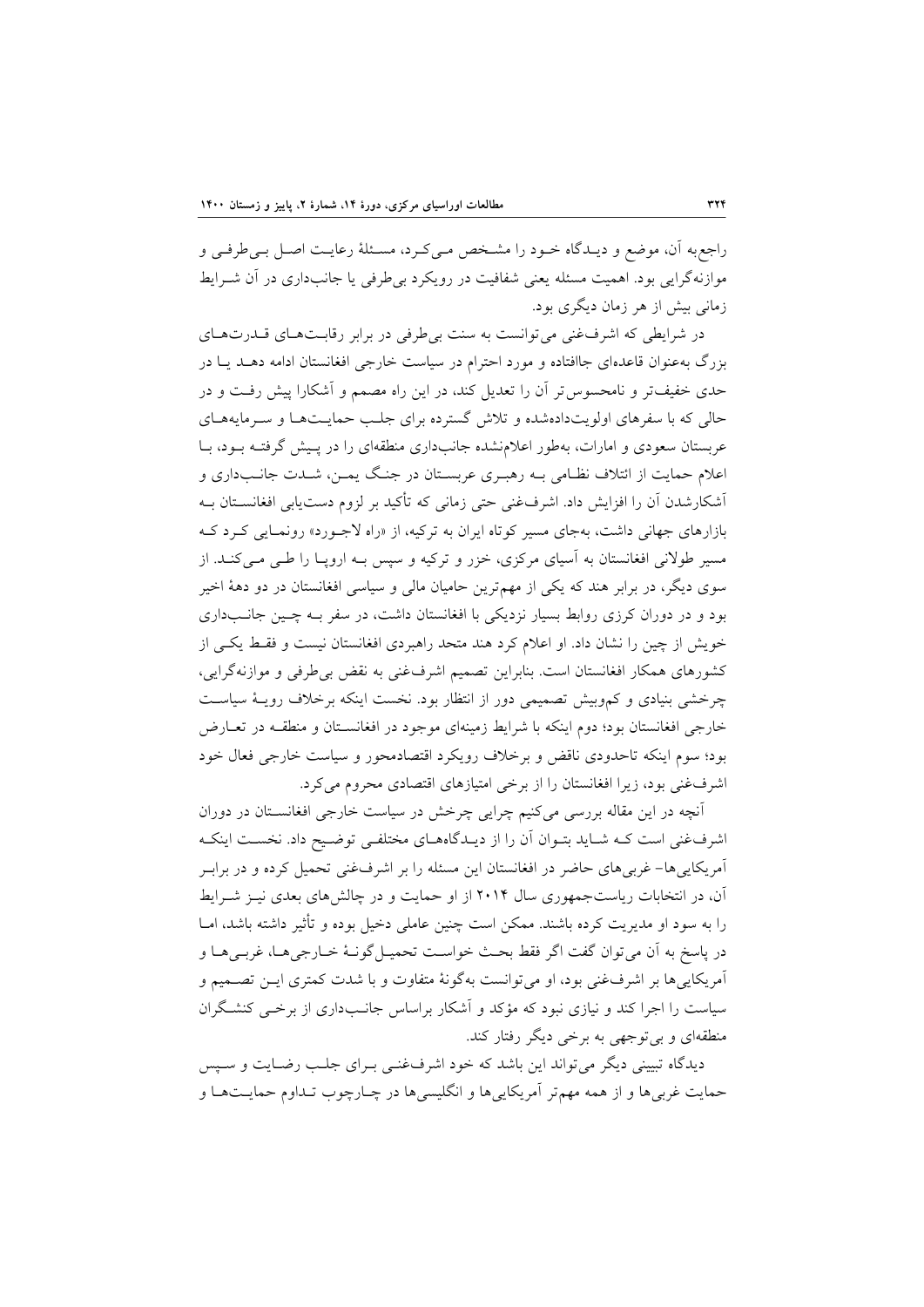کمکهای مالی شان به افغانستان چنین تصمیمی گرفته است. این نکته درخور تأمل اسـت، امـا افزایش شایان توجه و مؤکد وزن و جایگاه چین در سیاست خارجی افغانستان در ایان دوره را نمی توان با این برداشت تبیین کرد. استدلال دیگر مـی توانـد ایــن باشــد آنچــه سـبب تغییـر در سیاست خارجی افغانستان توسط اشرفغنی و بهکارگرفتن سیاست جانبداری توسط او شاد، تغییر در هدفهای سیاست خارجی افغانستان و تعیین هدفهای متفاوت و جدیدی بوده است که ماهیت اقتصادی و توسعهای یا غیرامنیتی و در چارچوب امنیت گسترده داشتند. در پاسخ به چنین دیدگاهی، می توان گفت اشرفغنی می توانست هدفهای اقتصادی و توسعهای خـود را در دستورکار قرار دهد و با کشورهای جدیدی رابطه برقرار کند و گسترش نیاز بدهاد، بادون آنکه به روابط موجود، گسترده و حتی مهم در روابط افغانستان با برخی کشاورها لطماه بزناد، بهویژه که برخی از روابط دستخوش تغییر و کاهش، اهمیت اقتصاادی، تجااری و توساعه ای نیز داشتند.

بنابراین آنچه می تواند مورد توجه قرار بگیرد و توان بیشتری در تبیین چرخش در سیاست خارجی افغانستان دارد، بهویژه با توجه به نقش مهم شخص رئیس جمهـور در تعیـین سیاسـت خارجی در کشوری چون افغانستان، نقش باورها و ادراکهای اشرفغنی در شکل دادن به ایس سیاست است. در اینجا با اتکا به نظریۀ ادراکی در تبیین سیاست خارجی، ایـن فرضـیه مطـرح میشود که باورهای اشرف غنی دربارة واقعیتهای منطقهای و جهانی اساس شکلگیاری ایان چرخش در سیاست خارجی افغانستان در سالهای ریاست جمهوری او بوده است. این باورها را با اتکا به روش تحلیل محتوای متنهای در دسترس از سخنانش که در رویکردهای ادراکای بهعنوان بازتاب ادراکهای افراد تلقی میشود، استخراج و پیوند آن را با سیاست خارجی نشان میدهیم. در ادامه، نخست پیشینۀ پژوهش را بررسی میکنیم. سـپس چـارچوب نظـری مقالـه یعنی نقشۀ ادراکی بهعنوان یکی از نظریههای مهم و جامعنگار در رویکارد ادراکای را توضایح میدهیم. در بخش سوم مقاله به روش استفادهشده در این پژوهش یعنی تحلیال محتاوا اشااره میکنیم. سرانجام نقشۀ ادراکی اشرفغنی را واکاوی و رابطۀ آن با تصمیم گرفتاه شاده را بیاان می کنیم.

## **پيشينۀ پژوهش**

منابع موجود در حوزهٔ سیاست خارجی افغانستان بـهطـور عـام و همچنـین سیاسـت خـارجی افغانستان در دوران اشرفغنی براساس رویک روشی آن ها در دو دستۀ کلبی توصیفی و تحلیلی/تبیینی تقسیم پذیرند. دستۀ دوم خود براسـاس عامـل مـورد تمرکـز در چهـار دسـته از یکدیگر جدا شوند. این دستهبندی از نویسـندگان و مـتن۱مـا، البتـه معطـوف بـه کـل سیاسـت خارجی افغانستان است و به مسئلۀ چرخش و تغییر در سیاسات خاارجی افغانساتان در دوران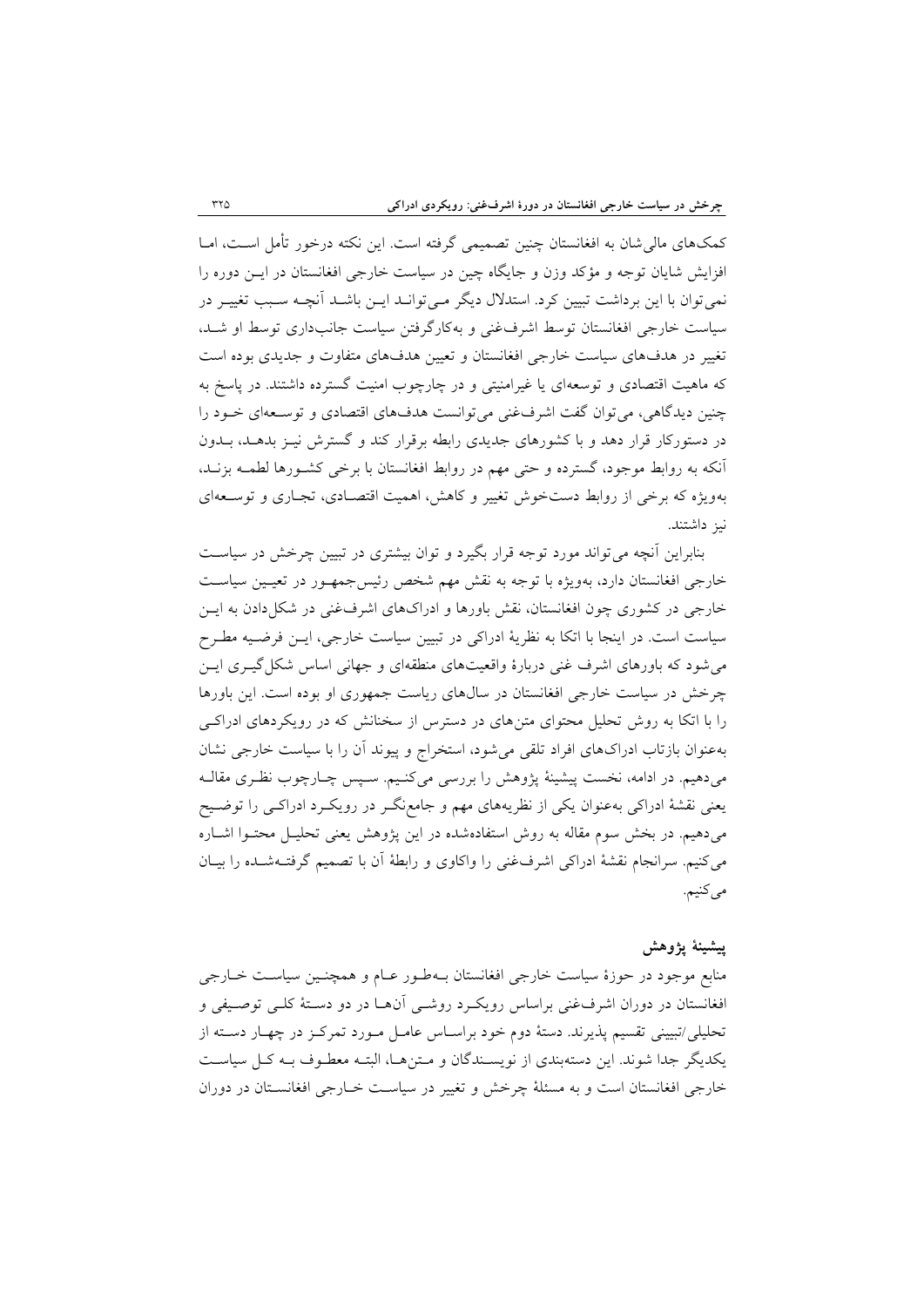اشرفغنی بهطور مشخص توجه نشده است. منابعی که پیرامـون سیاسـت خـارجی افغانسـتان تولید شدهاند، پنج دسته هستند:

نخست، متن های «توصیفی» و «هنجاریتجویزی» هستند که ضمن توصیف بیشتر نقادانـه در همان مسئله، گامی فراتر رفته و وارد حوزهٔ تجویز هم شدهاند؛ دستۀ دوم، منابع تبیینیای که متغیر مورد نظرشان در جملۀ عوامل ساختاری و منابع خارجی قرار مـی گیرنــد و از جملــه بــر «سیاست قدرتهای بزرگ» و «سیاست کشورهای طرف مقابل» تأکیـد مـیکننـد. آنهـا شـامل مواردی مانند مداخله و رقابتهای نیابتیاستعماری قدرتهای بزرگ در افغانستان نیز میشود؛ دستۀ سوم، اثر نویسندگانی است که به متغیر «ژئوپلیتیک» بهعنـوان مهــمتـرین عامـل مـؤثر بـر سیاست خارجی افغانستان پرداختهاند. از نظر کمی، نویسندگان دستۀ سوم و دوم به ترتیاب در اکثریت هستند؛ دستۀ چهارم، منابعی هستند که باه متغیرهاا و عوامال داخلای توجاه و تمرکاز کردهاند و گامی فراتر از دیدگاههای رایج در حوزهٔ سیاست خارجی افغانستان نهـادهانــد؛ دســتهٔ پنجم، منابعی هستند که نقش «رهبران» را برجسته کردهاند. رهبران در هر کشوری و در هر نوع نظام سیاسیای از مهمترین عوامل تأثیرگذار بر مسائل، تصـمیمهـا و رخـدادها هسـتند، امـا در برخی جوامع تأثیرگذاری بیشتر و نقش برجستهتری دارند. برخی از نویسندگان حوزهٔ سیاست خارجی افغانستان به نقش متغیر فردی و عامل رهبران پرداختـهانـد، ولـی از مـتن آنـان چنـین برنمیآید که خواسته باشند بر بررسی نقش متغیر فردی تأکید و تمرکز کنند. فقـط از آنجـا کـه در چارچوب بررسی منابع مؤثر بر سیاست خارجی افغانستان از چارچوب نظـری پـیش نظریــهٔ پیوستگی روزنا استفاده کردهاند و روزنا هم برای جوامعی ماننـد افغانسـتان متغیـر فـردی را در ردیف نخست متغیرهای پنجگانۀ مؤثر خویش قرار میدهد. منابع گفتهشده در ایــن دســته، هــر چند یک گام بیشتر پیش رفتهاند، اما بهطور ضمنی و غیرمؤکد یعنی غیرتحلیلی به تـأثیر متغیــر فردی اشاره کردهاند. دیگر اینکه توجه صرف به رهبـران و توجـهنکـردن بـه تبيـين يــا تفسـير چگونگی تأثیرگذاری آنها، باز هم نمیتواند ما را به کنه مسئله برساند. برخی از منابع مهــمتــر موجود در عرصۀ مطالعۀ سیاست خارجی افغانستان و دیدگاه تبیینیشان را در ادامه میآوریم.

سجادی (1397) در کتاب «سیاست خـارجی افغانسـتان» ادعـا کـرده اسـت کـه افغانسـتان بیشترین تأثیرپذیری را از نظام بین|لمللی داشته است. اسپنتا (1388) وزیر امـور خارجـۀ وقـت افغانستان که بعد از آن مشاور امنیت ملی افغانستان و کرزی بود، در کتـاب «سیاسـت خـارجی افغانستان در آستانۀ قرن بیستویکم» معتقـد اسـت عــواملی کــه سیاسـت خــارجی را تعیــین میکننـد، بسـیار بـی رحـم و خشـن در حـوزهٔ مناسـبات قــدرت میـان کشـورهای مختلـف و سازمانهای بین المللی قرار دارند. اشرفغنی (۱۳۹۲) نیز در «برنامـۀ ملـی و چشــمانـداز دهـۀ تحول» چنین دیدگاهی دارد. غلام علی چگنیزاده (۱۳۹۷) در پژوهشی با عنوان «ادراک نخبگان افغانستان از جمهوری اسلامی ایران» معتقد است از نظر بیرونی کارکرد بازیگری افغانستان در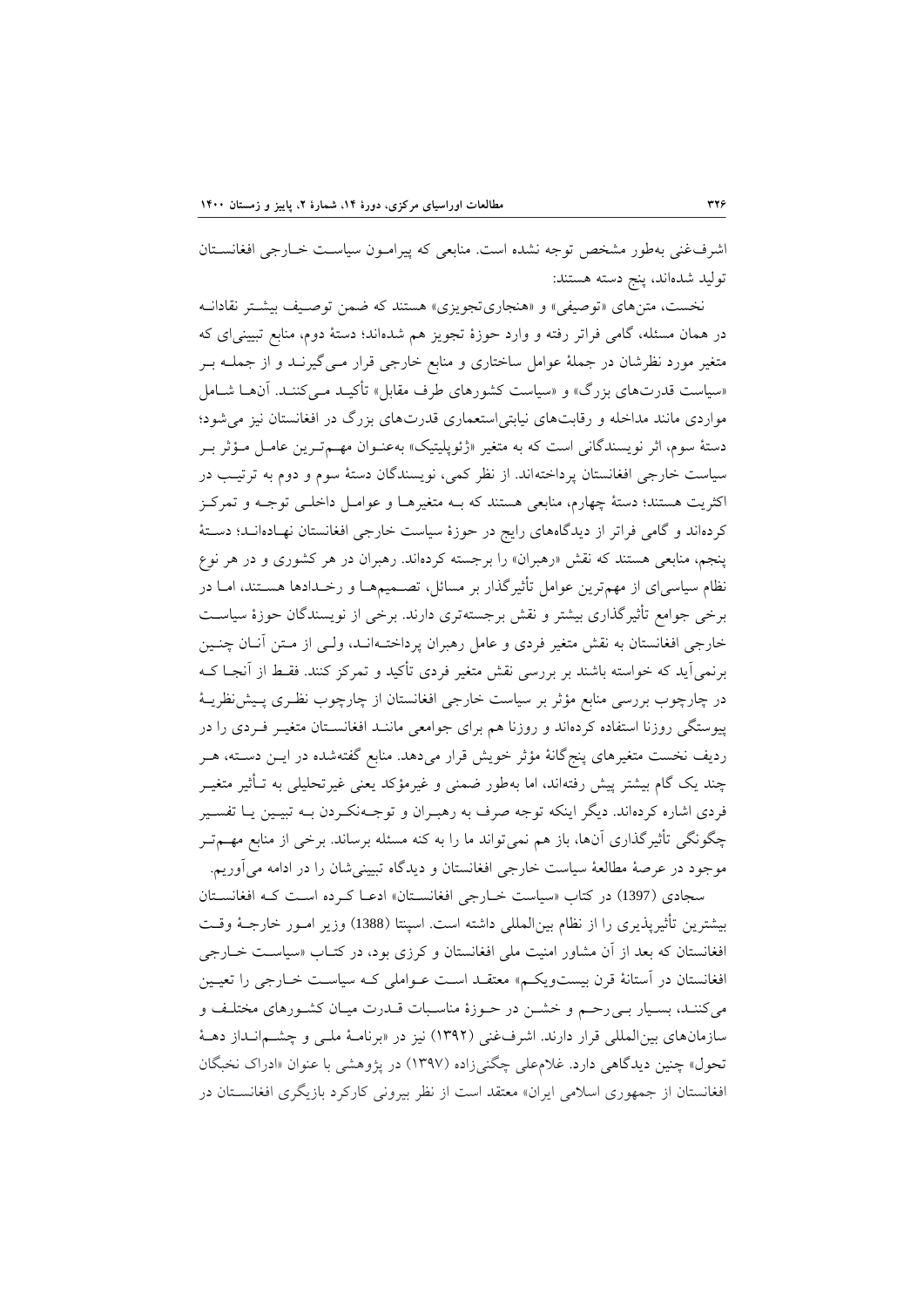چارچوب بازیگران منطقهای و بین المللی تعریف می شود. تمنـا و همکـارانش (۱۳۹۳) نیـز در کتاب «سیاست خارجی افغانستان در سپهر همکاریهای منطقهای»، این را مفـروض گرفتـهانــد که »در تدوین سلسله کتابهای سیاست خارجی افغانستان ]کاه ایان کتااب جلاد نخسات آن است]، باور بر این است که سیاست خارجی افغانستان «متغیر وابسته» و نظام بـینالملـل متغیـر «مستقل» است.»

این منابع به کلیت سیاست خارجی افغانستان پرداختهاند. برخی منابع نیز وجود دارناد کاه بهطور ضمنی می توان آن ها را مرتبط بـه تغییـر در سیاسـت خـارجی افغانسـتان در دوران اشرفغنی دانست که در ادامه به برخی از آنها اشاره میکنیم. محمدموسی جعفری و مولایی (۱۳۹۷) در مقالۀ «موازنۀ تهدید ایران و عربستان و سیاست خارجی حکومـت وحـدت ملـی» <mark>`</mark> علت اصلی توجه گسترده به تهدیدهای منطقهای در سیاست خارجی افغانستان را تأثیرگـذاری و سرایت رقابت منطقهای و موازنۀ تهدید میان ایران و عربستان بر تحوالت منطقهای و مساائل افغانستان می دانند. خواتی (۱۳۹۷) در مقالـهٔ «تجدیــدگرایی انتحـاری دوجانبــه در روابـط ســه همسایه» این ادعا را مطرح میکند که «معمای بنیادین در عرصـهٔ سیاسـت خـارجی افغانسـتان، ماهیت رابطۀ ما با پاکستان است«. وضعیت حاکم در روابط افغانستان و پاکستان، کلیت سیاست خارجی ما را متأثر ساخته و بر روابط ما با هند و ایالات متحـد آمریکــا نیــز تأثیرهــای عمیقــی برجای گذاشته است. کاورا (۲۰۱۷) در مقالۀ «روابط افغانستان و هنـد در عصـر اشـرفغنـی و نرندرا مودی»<sup>۲</sup> معتقد است در روابط افغانستان و هند، ایــن پاکســتان بــوده اســت کــه همــواره بهعنوان بازیگر مهم بیرونى در نقش عنصر مرکزى تأثیرگذار عمل کرده است. مجددی (۱۳۹۷) نیز در مقالۀ «سیاست خارجی حکومت وحدت ملی در قبال قزاقستان از منظر نظریۀ پیوسـتگی جیمز روزنا» از منظر نظریۀ پـنج متغیـری روزنـا مـدعی شـده اسـت دو عامـل فـرد و محـیط بینالمللی بیشتر از دیگر موارد و عوامل، هـدایتکننـدهٔ سیاسـت خـارجی افغانسـتان در برابـر قزاقستان بوده است. صلاحی و همکـارانش (۱۳۹۶) هـم در مقالـۀ «تحليـل سياسـت خـارجى افغانستان در دورهٔ اشرفغنی» با تأکید بر اینکه افغانســتان ماننــد دورههــای پیشــین در عرصــهٔ سیاست خارجی موفقیت چشمگیری نداشته است، معتقدنـد بخـش زیـادی از مسـائل کشـور بهویژه در عرصۀ مسائل خارجی به ره ری کشور و افراد تصمیمگیرندة این کشور بازمیگاردد. در معرفی و بررسی این منابع، چنانکه میبینیم بیشـتر آنهــا بــه سـطح تحلیــل فــردی و متغیــر رهبران و بهویژه ادراک و برداشتهای رهبران نپرداختهاند.

-

<sup>1.</sup> حکومت وحدت ملی نام حکومتی است که در دورهٔ نخست ریاستجمهوری اشرفغنی با مشارکت عبدالله عبدالله در مقام ریاست اجرایی شکل گرفت.

<sup>2</sup>. India-Afghanistan Relations in the Modi-Ghani Era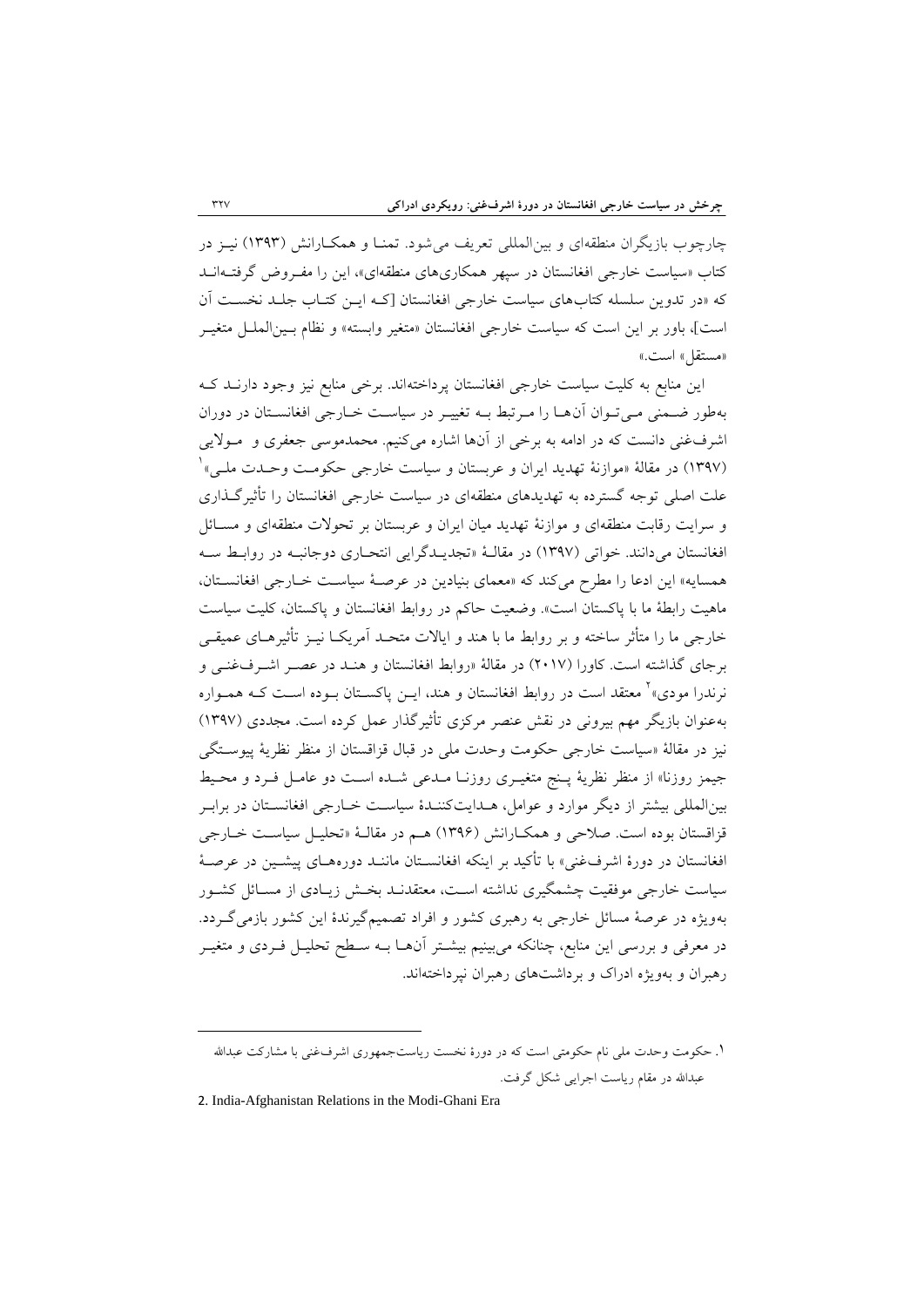# **نظریۀ نقشه ادراكی**

فرض اساسی در رویکردهای ادراکی یا شناختی<sup>۱</sup> این است که باورهای افراد، علت<sup>۲</sup> یا به بیـان دقیقتر دلیل<sup>۲</sup> تصمیمهای آنهاست. این باورها از دیدگاههای متفـاوتی در نظریــههـای مختـف ادراکی بررسی میشوند. از جمله باورهای مهم هر فرد، رابطهای است که او تصور میکند میان پدیدههای مختلف برقرار است. به بیانی، تصمیمگیرنده از جملـه بـهطـور خـاص در سیاسـت خارجی، براساس رابطهای علی که میان پدیدههای مختلف می بیند به تبیینی از مسئله مـی رسـد که بنیان تصمیم او قرار میگیرد. این نگرش علی در نقشۀ ادراکی فرد قابل انعکااس اسات. در واقع تصویری از این روابط عل<sub>ی</sub> است. نظریۀ «نقشۀ ادراک<sub>ی</sub>» که رابــرت اکســلرود<sup>۲</sup> (1979) در کتاب «ساختار تصمیم: نقشههای ادراکی نخبگان سیاسی»<sup>۵</sup> ارائه کـرده اسـت، بـر آن اسـت کــه »نقشۀ ادراکی رویهای است برای بازنمایی نظامیافتۀ دعاوی علی که تصمیمگیرنده در موضوعی خاص بهکار میبرد» (344 :Heradstveit and Bonham, 1986). هدف از ترسیم نقشۀ ادراکی، فهم ساختار بازنماییهای ادراکی تصمیمگیرندگان در حوزههای مربوط به سیاسات خاارجی اسات )156 1986: McGuire and Tetlock). اکسلرود با مفهوم نقشۀ ادراکی در جستوجوی راهی باود برای درک برداشتهای ذهنی افراد از روابط علی بهشکل یک ساختار و رسیدن باه پیامادهایی که از این ساختار ناشی می شوند تا از این راه فرایند تصمیمگیری بهبود پیدا کنـد ( Young and .(Schafer, 2017: 41

نقشۀ ادراکی مجموعهای از مفاهیم است که در قالب یک نمودار بهشکل نقاط، نمایش داده میشوند و باورهای علی که میان مفاهیم پیوند برقرار میکنند و بهشکل پیکان میان نقطهها قرار می گیرند. این کار به پژوهشگر امکان میدهد تا مباحث علی عمیق نهفته در متن را آشکار کند. مباحثی که در پوشش زبان و گفتار عامیانه با لایهای از منطق و استدلال پوشیده شدهاند. به این ترتیب، نقشۀ ادراکی می تواند ارتباط پنهان میان «مسئلۀ نیازمند تصمیمگیری مقتضی» در ابتدای طیف تصمیمگیری و زنجیرة کوتاه یا بلند استداللهای علی انجامشده پیرامون آن مسئله توسط یک رهبر در میانۀ طیف و تصمیم گرفتهشده در انتهای طیف تصمیمگیـری را ردگیـری کنــد و سرانجام آنچه در ادراک یک رهبر نسبت به مسئلهای مشخص وجـود داشـته اسـت، ترسـیم و نمایان شود. فرض تصمیمگیرندگان این است که میان دو متغیر مفهـومی، یعنـی چیزهـایی کـه بتوانند ارزشهای متغیری به خود بگیرند مانند امنیت ملی یا بودجۀ دفاعی یاا موازناۀ تجااری،

- 1. Cognitive
- 2. Cause

1

- 3. Reason
- 4. Robert Axelrod
- 5. Structure of Decision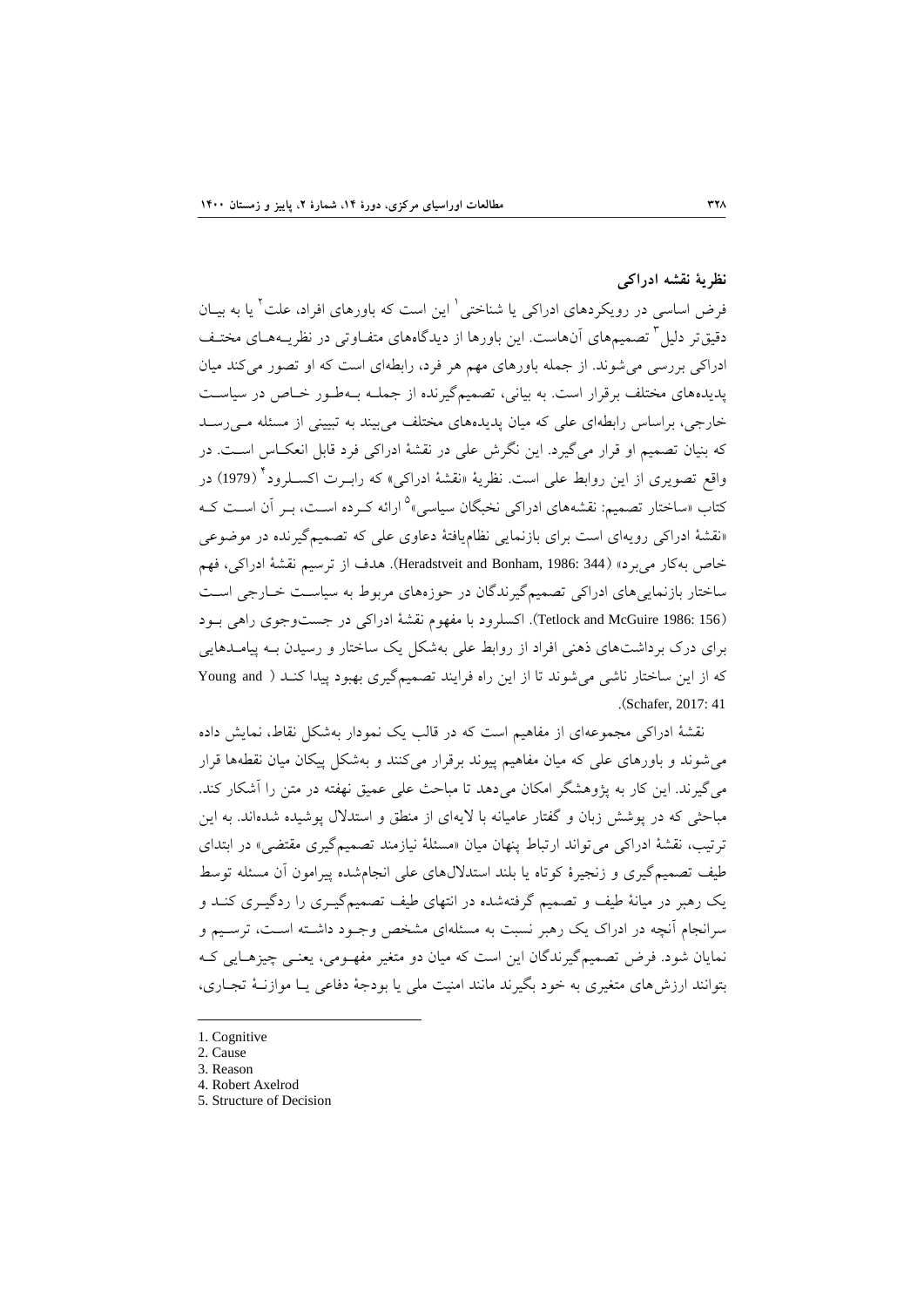رابطۀ علی وجود دارد و تغییر در یکی سبب تغییر در دیگری مـیشـود ( :Moshirzadeh, 2017 180). این نقشهها براساس تحلیل محتوای مشروح و دقیق اسناد آرشیوی و مصاحبههـا ترسـیم میشود. دو نوع رابطۀ علی میتوان تصور کرد: علیت مث ت یا مولد که با عالمات »+« و علیات منفی یا موانع که با عالمت »-« مشخی میشوند. رابطۀ میان علت و معلول یک طرفاه اسات، یعنی علت موجد معلول تلقی می شود و نه برعکس. در نتیجه، می تـوان سـاختارهایی ریاضـی شامل نمودارهایی جهتدار ترسیم کرد که روابط علت و معلولی را باه شاکل خالصاه نماایش میدهند. در مورد هر دو مفهوم می توان رابطۀ مثبت، منفی یا نبـود رابطــه را تصــور کــرد. ایــن قالب تحلیلی میتواند نقشههای ادراکی پیچیده را امکانپاذیر کناد ) 1998: Schafer and Young .)75-76

## **روش پژوهش**

در مطالعات مبتنی بر رویکرد ادراکی، برای فهم ادراکهای تصمیمگیرندگان با توجـه بــه نبــود امکان دسترسی مستقیم به ذهن آنها، فرض بـر ایـن اسـت کـه نوشـتههـا و گفتـههـای آنـان بازتابدهندة باورها و ادراکهای آنهاست. به همین دلیل از روش تحلیل محتوا برای راهیاابی به ادراکات افراد استفاده میشود. بهنظر دیوید هیز، »تحلیل محتاوا موضاوع علاومی اسات کاه دربارهٔ انسان بحث میکند. استعداد سخنگفتن برجستهترین ویژگی انسان است و زبـان جـزو جداییناپذیر تفکر منطقی، احساسات و همۀ عناصر ویژگی زندگی درونی اوست، اگر درسات نگریسته شود، تحلیل محتوا مسئلۀ مرکزی مطالعات انسانی است« )11 2017: ,Holsty). چون از تقلیل متن به اعداد در تحلیل محتوای کمی، بهدلیل ازدستدادن اطلاعات ترکیبی و معنا، بیشتر انتقاد شده است (105 :Weber, 1990) و شرایط خاصبی که در سیاست خارجی افغانستان و بهتبع آن در سخنان رهبران و تصمیمگیران آن وجود دارد، از جملـه اینکـه ممکـن اسـت یـک مسئلۀ بسیار مهم، بهصورت مکرر بیـان نشـود و فقـط یـکبـار و گـاهی آنهـم در پوشـش و بهصورت ضمنی اشاره شود، در این پژوهش تحلیل محتوای کیفی را مناسب تشخیی دادهایام و از آن در بررسی متنهایی چون سخنرانیها و مصاحبههـای محمـد اشـرفغنـی بـرای فهـم ادراک ذهنی و برداشت او نسبت به مسئلۀ مورد بررسی در این مقاله استفاده مـیکنـیم. از نظـر میکات و مورهاس چهار تفاوت بنیادین یا از دیدگاه نوع کاربرد روش پژوهش در ایان مقالاه، چهار برتری پژوهشهای کیفی در مقابل کمی عبارتاند از: ١. کلمهها (مفاهیم) در برابر اعداد؛ ۲. دیدگاه بینشمدار در برابر دیدگاه عینیتمدار؛ ۳. کشف در برابر اثبات؛ ۴. انسان¤حـوری در .)Maykut and Morehouse, 1995: 94( ابزارمحوری برابر

رویههای تحلیل محتوا که در ترسیم نقشههای ادراکی رهبران افغانستان بـهکار مـی رونـد، بر افعال تمرکز دارند، زیرا روابط میان مفاهیم اصلی ایشان را رمزگـذاری مـی کننـد. در اصـل،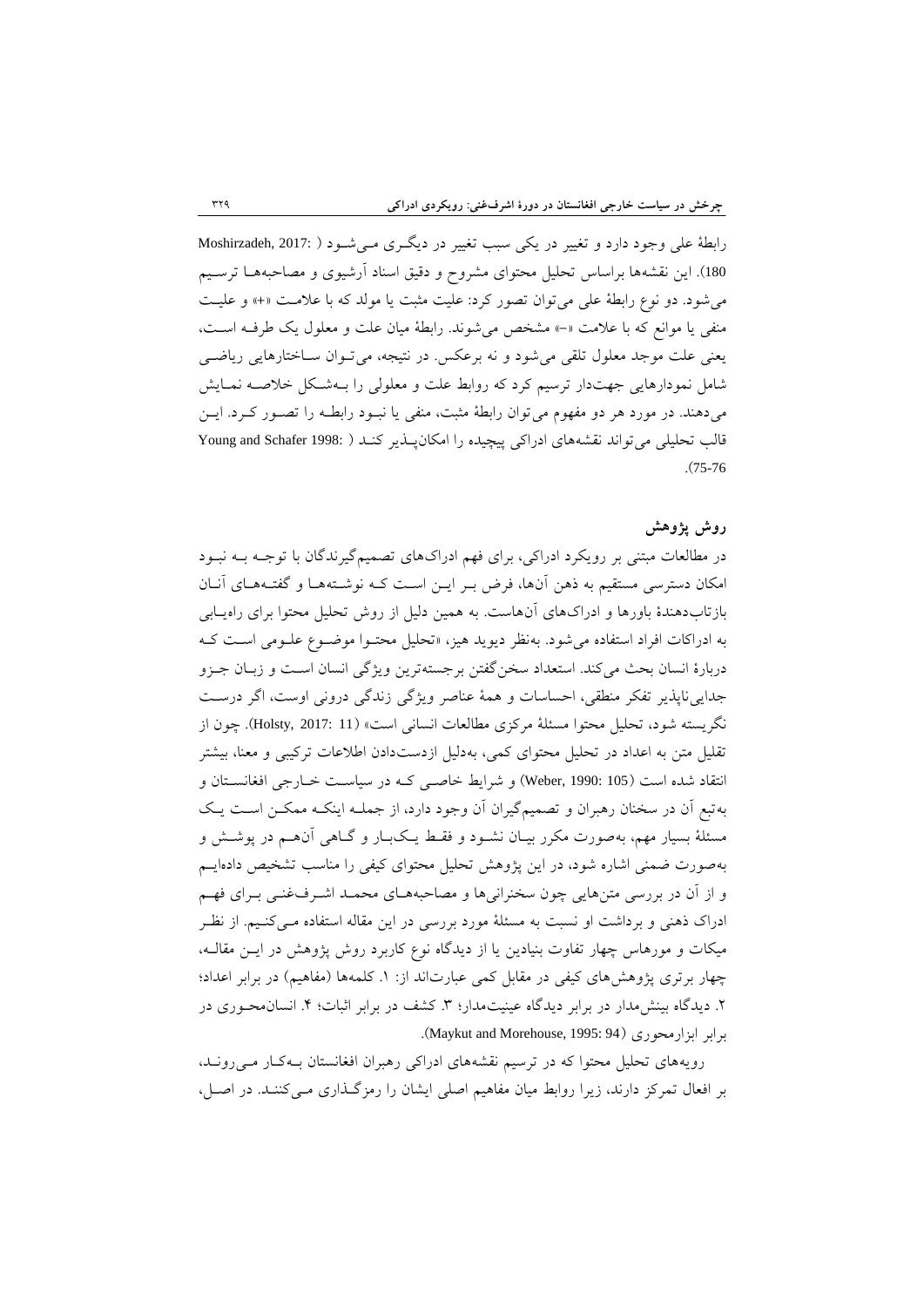ما بهدنبال ساخت آشنای فاعل، مفعول و فعل هستیم. چون غرض از ترسیم نقشههـای ادراکـی رهبران افغانستان نسبت به مسـائل مـورد نظـر، تشـخیص پیونـدهای علـی آن هـا، تمرکـز بـر ساختهای افعالی است که یک رابطۀ علی مثبت یـا منفـی را نشـان مـیدهنـد. بـرای نمونـه، «دولت آمریکا در پی دست پابی به هدفهای منطقهای خویش است» به این شکل رمزگذاری می شود: دولت آمریکا- توجه نداشتن بـه امنیـت و منـافع افغانسـتان. در اینجـا دولـت آمریکـا فاعل است، علامت منفی (–) نشانگر رابطۀ علی منفی است و بیتوجهی بـه امنیـت افغانسـتان مفعول است. در این نوشتار این اسناد و متنها را انتخاب و بررسی کردهایم: منشاور انتخاباات ریاستجمهوری اشرف غنبی (2013)، سخنرانی هـای مربـوط بـه مسـائل سیاسـت خـارجی برگرفته از سایت رسمی ریاستجمهـوری افغانسـتان و کتـاب «بیانــات رئـیسجمهـور غنــی»  $(2018)$ 

**نقشۀ ادراكی اشرفغنی و تصميم نقض اصل بیطرفی**  در نقشۀ ادراکی اشرفغنی نسبت به سیاست خارجی مطلوب برای افغانستان در مـورد مسـئلۀ بی طرفی و موازنهگرایی یا نقض و نبود آن، که در شکل 1 آمـده اسـت، چنـد محـور اصـلی از باورهای او دربارة مسائل زیر قابل مشاهده هستند:

- نیازمندیهای اساسی و هدفهای بنیادی افغانستان؛

- کشورهای دارای اهمیت برای افغانستان در دو عرصۀ اقتصاد / تجارت / توسعه و امنیات / ات؛

- مزایا و چالشهای رابطه با کشورهای دارای اهمیت و اولویت برای افغانستان.

محورهای مهمی در نقشه و ساختار ادراکی اشرفغنی دیده میشوند که در اداماه آن هاا را بررسی میکنیم.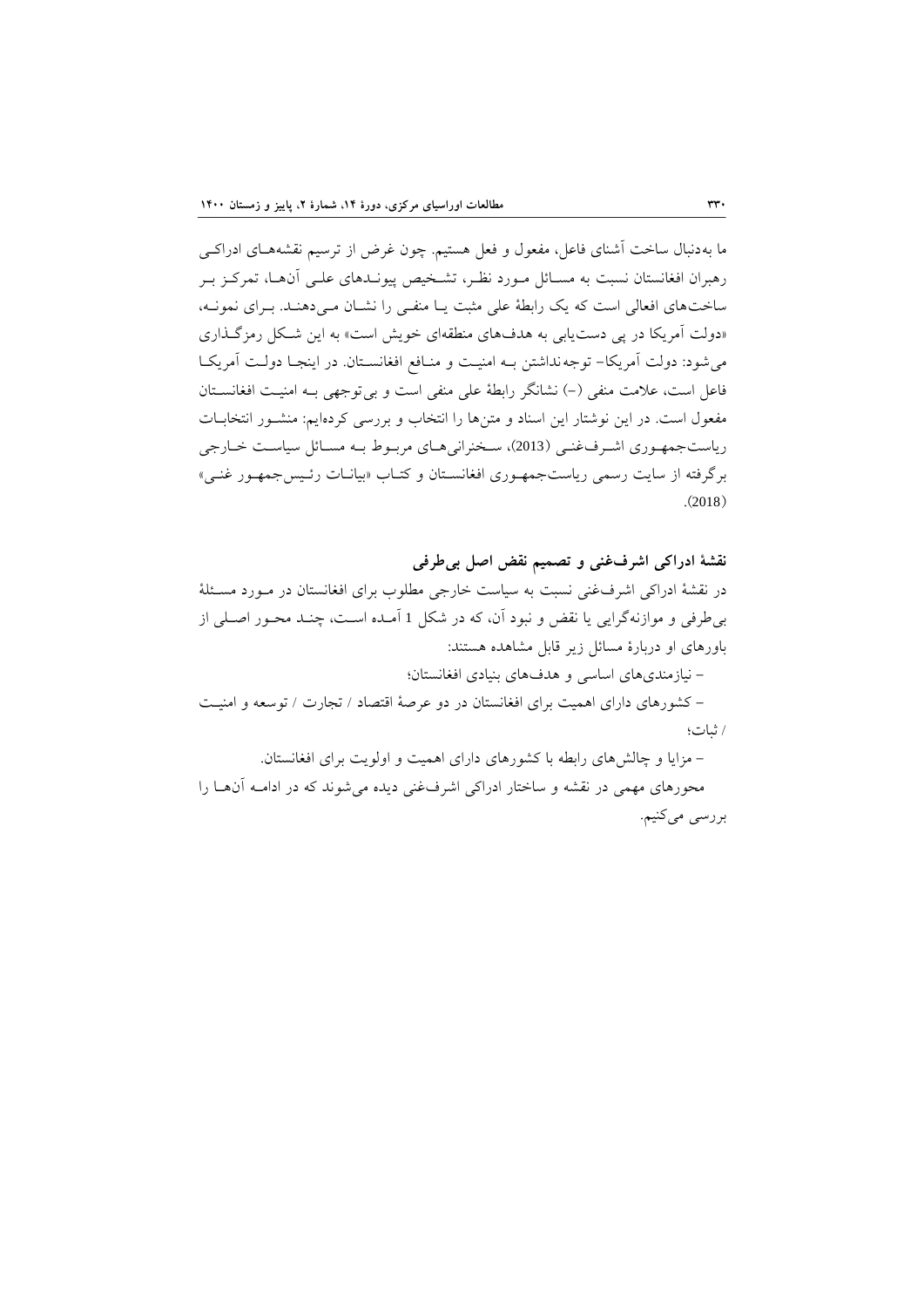

**شکل شمارة :1 نقشۀ ادراكی محمد اشرفغنی نسبت به سياست خارجی مطلوب براي افغانستان در** 

**برابر مسئلۀ بیطرفی**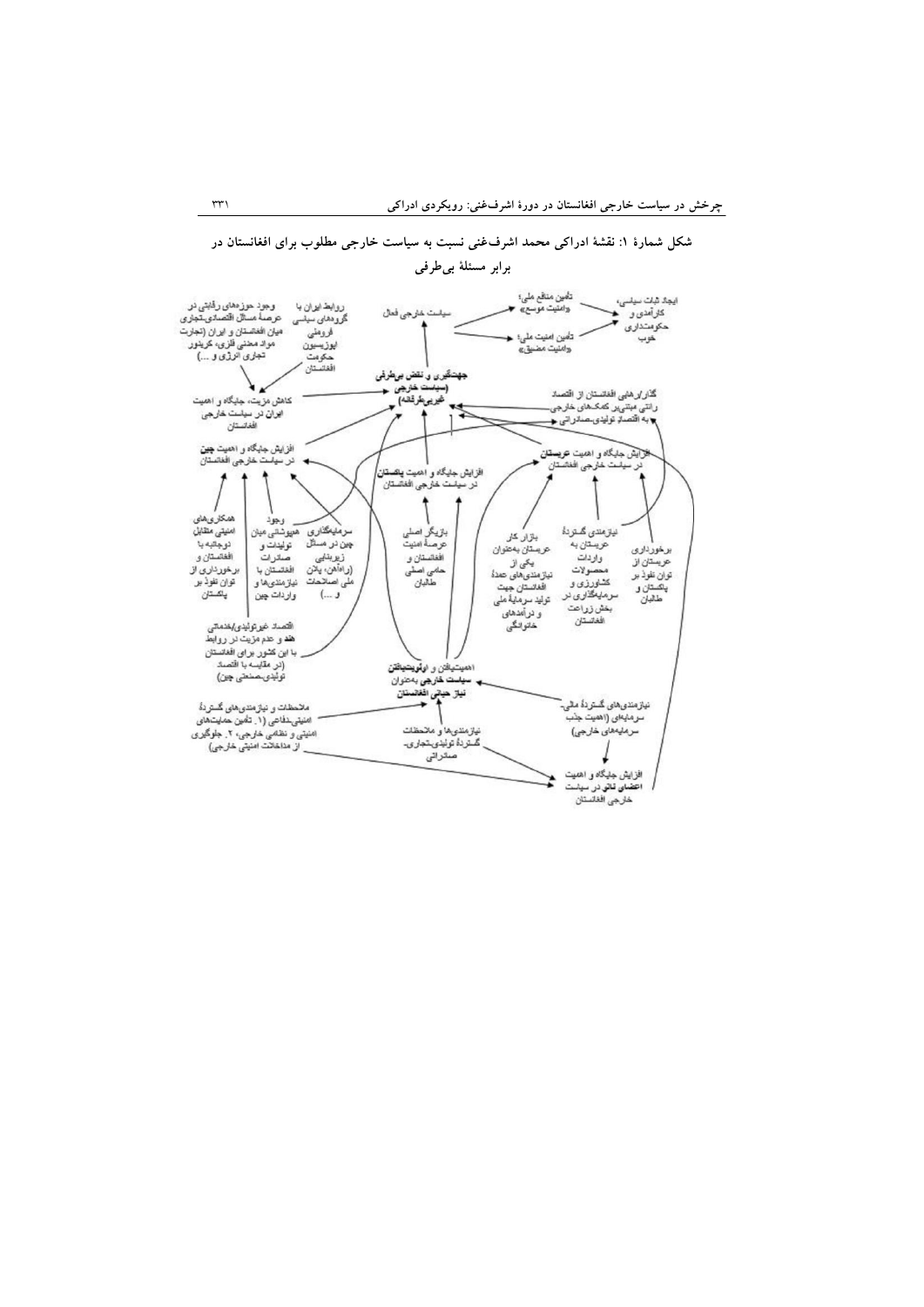**باور به حياتیبودن سياست خارجی فعال براي تأمين منافع و امنيت ملی**  از دیدگاه ادراکهای اشرفغنی، سیاست خارجی کارآمد و فعال مـیتوانـد وضـعیت نابسـامان موجود در افغانستان را بهسوی تغییر و ایجاد رشد و ثبات (در هر دو عرصۀ امنیت و اقتصـاد) رهنمون شود (Ashraf Ghani, 2018: 120)؛ زیرا نیازمنـدیهـایی در افغانسـتان و در مقابـل نیــز توانمندیها و امکاناتی در سطح منطقه و فرامنطقه وجـود دارد کـه افغانســتان مــی توانــد از راه سیاست خارجی فعال و کارآمد و با استفادة مناسب از ابزارهاای در دساترس، توانمنادی هاای موجود در خارج از کشور را بهدست آورد و خأل نیازمندیهای داخلی را پر کند. رئیسجمهور افغانستان بر این باور است آنچه سبب موفقیت حکومت در تأمین نیازمنـدیهـا، منـافع ملـی و امنیت ملی می شـود، بـیش از آنکـه در عرصـهٔ سیاسـت داخلـی باشـد، از سیاسـت خـارجی، فعالبودن آن و موفقیت در آن ناشی خواهد شد. اشرفغنی در منشور انتخاباتی خود میگوید: «حالا وقت آن است که با پیگیری تدابیر نهادی و اصولی جنبههای منفی سیاست خارجی خـود را که بیشتر به شیوههای مدیریت دیپلوماتیک برمیگردد، مورد توجه قرار دهیم و بکوشـیم کـه از یک موضع فعال و سازنده، سیاست خارجی خود مدیریت کنـیم» (Ashraf Ghani, 2013: 15). او تأکید میکند «ایجاد ثبات سیاسی در افغانستان نهتنها بعد ملی، بلکه ابعاد منطقوی و جهـانی هم دارد. بررسی و موفقیت در تحلیل و ارزیابی ابعاد منطقهای و بسین المللـی ثبـات در کشـور، نیازمند دیپلوماسی فعال است« )40 2013: ,Ghani Ashraf). در جای دیگری میگوید » ات نظام ما به خصوص در عصر جهانی شدن که عصر ارتباطات و تعامل متقابل است، وابسته به ثبات و نظم در روابط ما با جهان است» (Ashraf Ghani, 2013: 155).

اشرفغنی به سیاست خارجی رویکرد حداکثری و ایجابی دارد و سیاست خاارجی ای کاه بتواند منافع ملی را تأمین و نیازمندیهای کشور را در دو عرصۀ امنیتی و اقتصـادی رفـع کنـد، سیاست خارجی فعال است که بر اساس آن باید به سراغ کشورها و بـازیگران مـوردنظر خــود رفت. بهنظر میرسد بر اساس این چند گزاره، او به این ادراک رسیده باود کاه بایاد دسات از سنت بی طرفی در سیاست خارجی افغانستان بردارد. در اصول می تـوان گفـت اشـرفغنـی بـه سیاست خارجی بیطرفانه و مفیدبودن آن برای افغانستان باور ندارد. هنگامی که او در مؤسساۀ چاتمهاوس با این پرسش روبهرو میشود کاه »از شاما ساؤالی در ماورد موقعیات جغرافیا ایی استراتژیک افغانستان بپرسم. تا چه اندازه فکر میکنید پالیسی سنتی «بےطرفی» افغانستان با امضای موافقتنامۀ دوجانبۀ امنیتی با ایالات متحد و موافقتنامۀ وضعیت نیروها با ناتو به خطر افتاده است؟ در حقیقت این امر امکـان دارد کــه سـبب پـایین آمـدن صـدای افغانسـتان گـردد. سیاست بیطرفی یک موقف قوی و مطابق بر اصول بود و شما آن را باا یاک موقاف ضاعیف معاوضه کردید»، پاسخ میدهد که «افغانستان بستر همکاری فراهم خواهـد کـرد». «بـی طرفـی»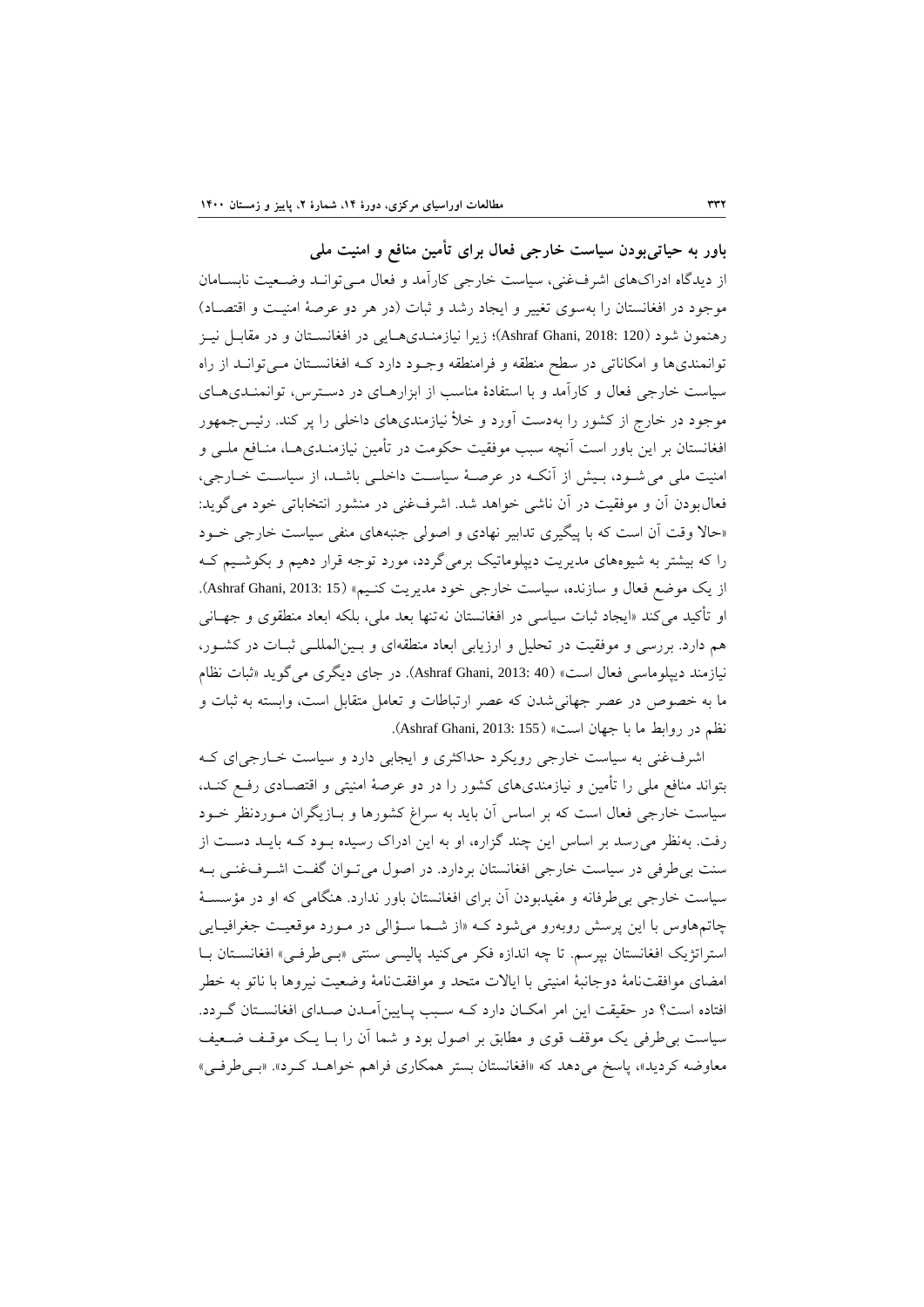اصطلاحی مربوط به سالهای ۱۹۵۰ است. آیا هنـوز مـیتوان از ایـن پالیسـی در سـال ۲۰۱۴ استفاده کرد؟ فکر میکنم شما با بررسی جوانب موضوع، بایـد سـؤالتان را پـس بگیریـد؛ زیـرا دنیای امروزی متفاوت است» (Ashraf Ghani, 2018). در واقع، سیاست خارجی فعال از دیــدگاه اشرفغنی که به فراوانی به آن اشاره و تأکید میکند، همان چیزی اسـت کـه دیگــران آن را بــا سیاست خارجی نقض بیطرفی یا جانبداری بازنمایی کردهاند.

# **باور به لزوم بهكارگرفتن رویکرد سياست خارجی توسععه گعرا بعراي موفقيعت در تعأمين نيازمنديهاي امنيتی و اقتصادي**

از دیدگاه اشرفغنی مقولههای امنیت و رشد اقتصـادی نسـبت بـه یکـدیگر حـالتی مـرتبط و همافزا دارند. بنا بر این ادراک است که رویکرد کالن حکومتداری اشرفغنی و نیاز رویکارد کلان جهتدهنده به سیاست خارجی افغانستان در این دوره، اقتصادمحور و در پی دستیابی به رشد اقتصادی است. برخی دیگر نیز بر آن بودهاند که هـر چـه زودتـر حکومـت افغانسـتان قلبها و ذهنهای مردم افغانستان را با توسعۀ اقتصادی و ارائۀ خدمات تسخیر کناد، اات در افغانستان زودتر بهدست میآیــد (Morelli & Belkin, 2009: 31). شــکل گیــری چنــین بــاوری و تلاش گسترده در جذب سرمایههای خارجی ناشی از ایـن واقعیـت اسـت کـه «از زمـان آغـاز برنامههای توسعه در افغانستان مهمترین مانع توسعۀ اقتصادی، انباشتهنشدن سرمایه بوده است» (Abbasi and Ranjbardar, 2011: 260). اشرفغنی در بیشتر سخنرانیهای خـود تأکیــد مـیکنــد «افغانستان شدیدا احتیاج به سرمایهگذاری بـین|لمللـی و راه یـابی بـه بازارهـای جهـانی دارد» )36 2013: ,Ghani Ashraf). در سخنرانی روز تحلیف خود تصریح میکند »ما ارادة قاوی داریام که موانع مقابل سرمایهگذاری را از بین ببریم» (Ashraf Ghani, 2018: 34). در واقع، اشـرفغنـی بنا بر چنین برداشتی، حاضر است اقدام به ترک بےطرفی افغانستان و بهکارگرفتن سیاست جانبداری کند که شامل افزایش جایگاه و اهمیت بازیگران دارای سرمایۀ بیشاتر و دارای اراده و برنامههای سرمایهگذاری خارجی بیشتر مانند چین، عربهای خلیجفاارس و غربای هاا و در مقابل کاهش توجه و اهمیت به بازیگران طرف مقابل آنها بهویژه ایاران در سیاسات خاارجی افغانستان میشود.

اشرفغنی بر آن است که مهمترین نیاز و اولویت کشور تأمین امنیت است، امـا بــر اســاس این برداشت که بدون رشد اقتصادی، نمی توان امنیت را برای افغانستان به ارمغـان آورد، اقــدام به افزایش گستردة توجه به کشورهای سرمایهدار و سرمایهگذار میکند. همچنین از آنجا که بناا بر ادراکهای خویش بر این برداشت است که بدون کاهش توجاه باه باازیگران مقابال آن هاا، نمی تواند همکاری واقعی آنها را در افغانستان تأمین کند، علاوه بر اقتصادمحـوری، اقــدام بــه نقض بی طرفی و بهکارگرفتن سیاست جانبداری در سیاست خارجی خویش میکند. ارتباط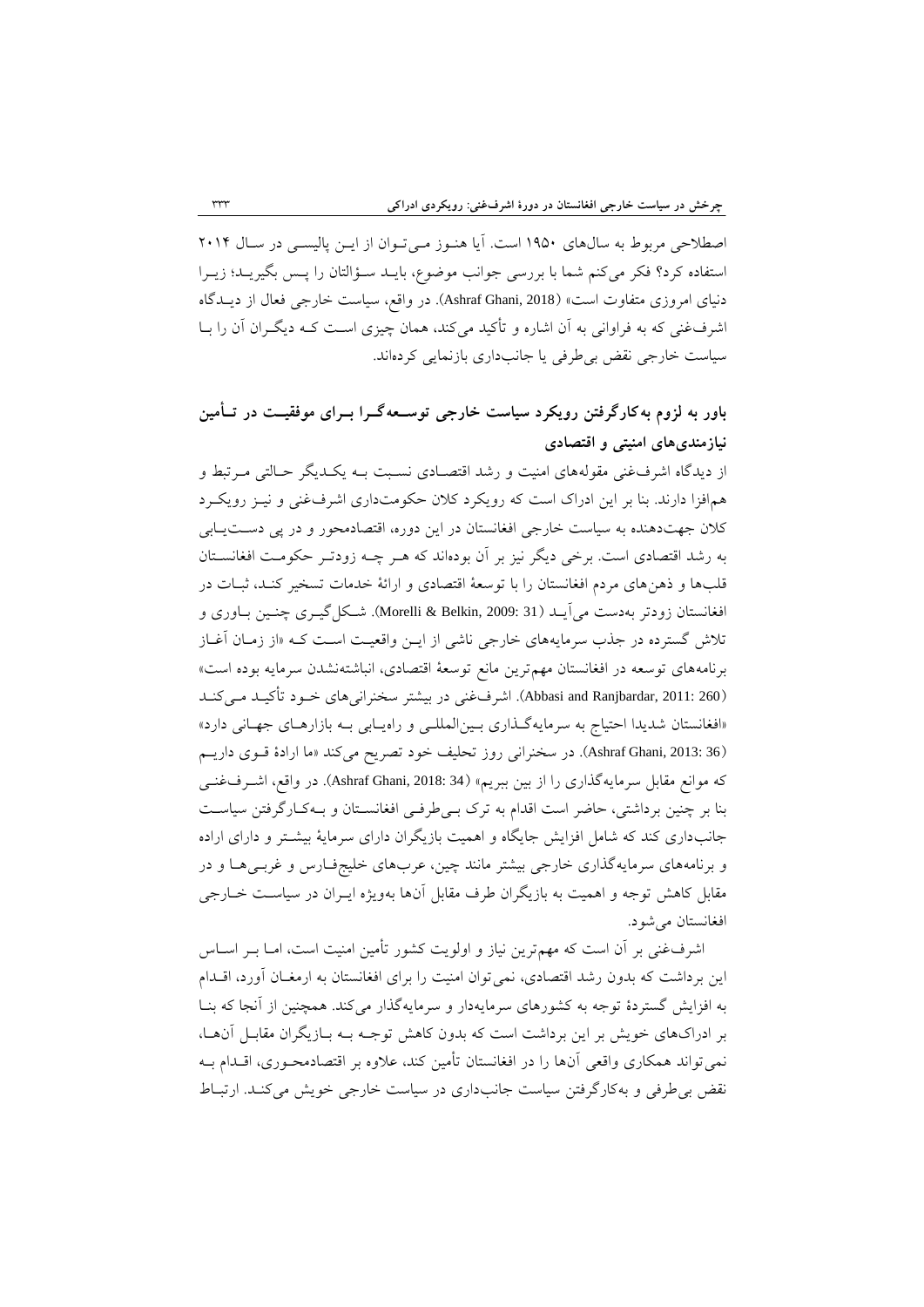تنگاتنگ، پیچیده و همافزایانۀ امنیت-صلح و رشد اقتصادی از منظر اشرفغنی بهگونهای است که میگویــد: «از راه تـأمین صـلح بــه حکومــتداری خــوب دســت مــی1یـابیم، زیــرا یکــی از دستاوردهای عمدهٔ صلح، تخفیف مصـارف امنیتـی اسـت و اگـر ایـن مصـارف بـرای تحکـیم نهادهای ملکی [غیرنظامی] و انجام وجایب حکومت اختصاص داده شود، شرایط زندگی مـردم بهطور کامل دگر گون می شود» (Ashraf Ghani, 2013: 25).

# **باور به حياتیبودن همکاري با اعضاي ناتو براي تأمين ثبات و امنيت و جلب سرمایههعاي خارجی**

در تداوم مورد پیشین، اشرفغنی حفظ و گسترش روابط با اعضـای نـاتو را کـه قـدرتهـای غربی قدرتمند و ثروتمند حاضر در افغانستان بودنـد، دارای اهمیـت حیـاتی بـرای افغانسـتان می دانست. از دیدگاه اشرفغنی «یکی از مهمترین ابعاد ثبات سیاسی در افغانستان به روابط مـا با جامعۀ بین المللی بهصورت عموم و آمریکا و ناتو بهصورت مشخص بستگی دارد» ( Ashraf 41 :Ghani, 2013)، هر چند که در عمل و در مقابل، ممکن است تداوم حضـور نـاتو و ایـالات متحد در افغانستان، موجب واکنشهای امنیتی و رقابتهای نیابتی باازیگران منطقاه ای و آنچاه ابازی نیمهبزرگ»<sup>۱</sup> (Khalilzad 1996: 190-195) قــدرتهــا در افغانســتان خوانــده شــده بشــود. اشرفغنی می گوید «هدف عمدهٔ ما ایجاد یک دولت مؤثر، قوی و کارآمـد اسـت. تـأمین ایــن هدف بدون مدیریت خوب و هوشمندانۀ سیاست داخلی، منطقوی و خارجی تحقق نمای یاباد. به همین دلیل، ارتباط با حلقۀ سوم در سیاست خارجی برای تأمین منافع ملی مـا حیـاتی بــوده حلقۀ سوم برای یک دهۀ آینده یکی از عوامل مهم و عمدۀ تحکیم حاکمیت ملی مـا بــه شــمار میرود« )173 2013: ,Ghani Ashraf )و »حمایت دوامدار شما ]کشورهای عضاو نا اتو[، کلیادی برای تداوم و حفظ دستاوردهای مشترک سیزده سال گذشتۀ ما خواهد بود. بهطور اخص ما بـه کمک شما برای ایجـاد پروسـههـا و سیسـتمهـای لازم بـهمنظـور تـأمین پایـداری درازمـدت نیروهای مان نیاز داریم» (Ashraf Ghani, 2018: 189).

در حالی که برخی معتقدنـد مداخلـۀ نظـامی در کشـور آسـیبپـذیر و شـکنندهای چـون افغانستان نهتنها مشکل امنیت را حل نمی کند بلکه خود به مشکل دیگری تبـدیل خواهــد شــد )45 2009: ,Stanekzai)، اشرفغنی بر اساس ادراکهای خاد خاود در دوماین روز کااری اش نوافق $\omega$ نامۀ دوجانبۀ امنیتی  $^1$  را با آمریکاییها و مدتی بعد با ناتو، توافق $\omega$ نامای امضــا مــیکنــد. از دیدگاه اشرفغنی فقط توافقنامۀ دوجانبۀ امنیتی که برای 9 سال (سال۵ای 2014 تا 2024) مبلغ

-

<sup>1.</sup> Mini-Great Game

<sup>2</sup>. Bilateral Security Agreement (BSA)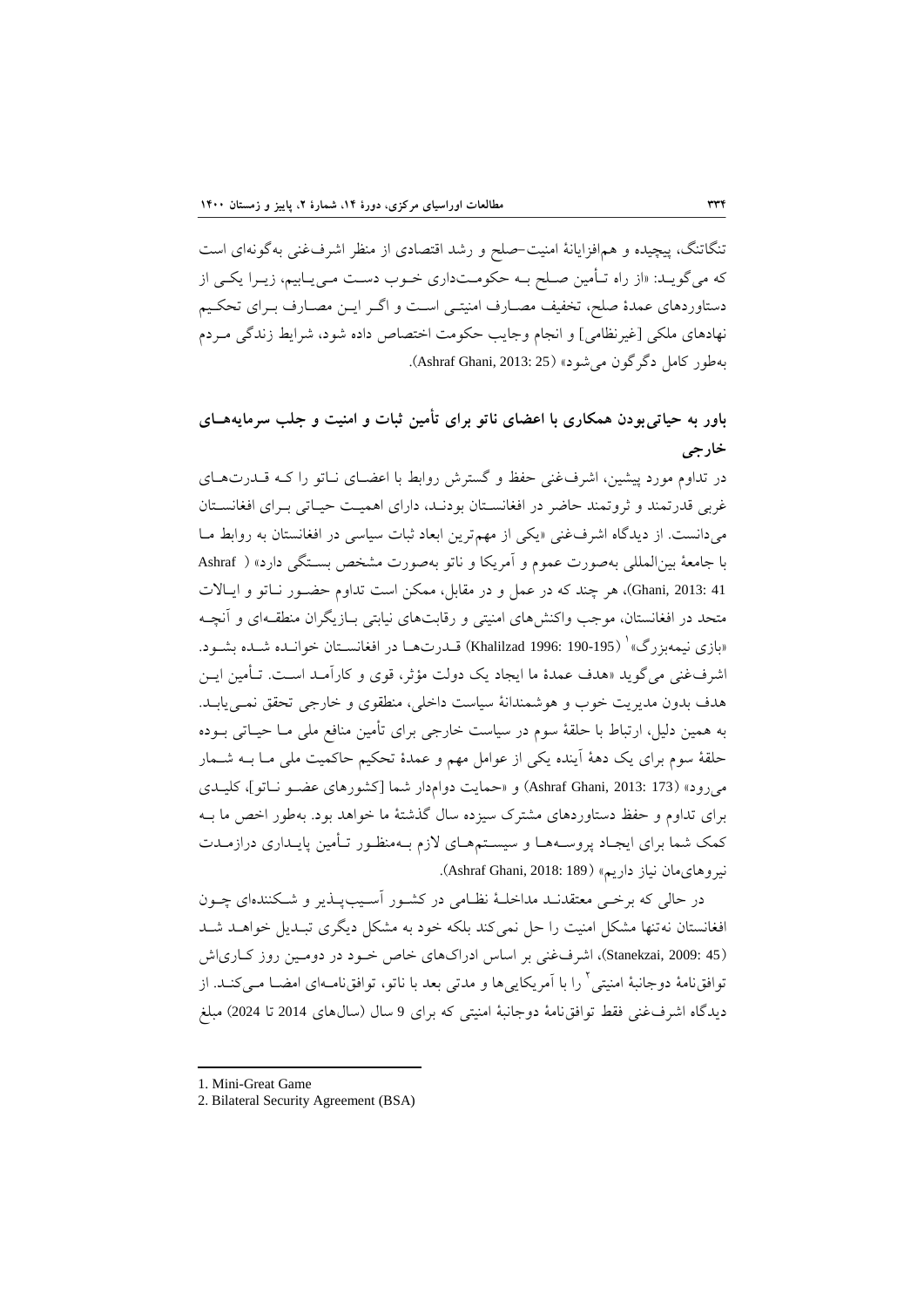<sup>36</sup>،<sup>5</sup> میلیارد دالر تعهد بینالمللی برای کمک به بازسازی، تعلیم و تجهیز نیروهای امنیتی کشور تأمین میکند (32 :Ashraf Ghani, 2013)، نقش مهمی در تأمین نیازمندیهای نیروهای امنیتــی و نظامی افغانستان دارد. همچنین اهمیت مضاعف دیگر کشورهای حلقۀ سوم، در سرمایۀ فاراوان آنها و عالقهمندیشان به سرمایهگذاری خارجی در منااطق و کشاورهای مساتعد بارای رشاد سرمایه است که افغانستان نیازمندی گستردهای به آن دارد. عامل دیگر، اهمیتیافتن ایان دساته از کشورها برای اشرفغنی/افغانستان بازارهای آنها است که اشرفغنی بر این تصور است که افغانستان میتواند به آنها دست یابد.

# **باور به لزوم بهكارگرفتن سياست خارجی فعال و توسعهگعرا بعراي اسعتهاده از رونعدها و فرصتهاي منطقهاي و بينالمللی**

اشرفغنی هم سویی بسیار مهمی میان ویژگی هـا، شـرایط و امکانــات افغانســتان بــا رونــدهای جاری در منطقه از یکسو و نیازمندیهای افغانستان با فرصتهای موجود در منطقاه از ساوی دیگر میبیند. او منابع موجود افغانستان را در سه دسـتۀ مهـم و ارزشـمند از یکـدیگر تفکیـک میکند. «باور ما این است که موقعیت جغرافیایی افغانستان می توانـد ایـن سـرزمین را بـه یـک کشور ترانزیتی و خدماتی تبدیل سازد؛ معادن می تواند افغانستان را به یک کشور صنعتی مبــدل کند و آب و زمین ما، میتواند ما را به یک کشور کشاورزی فعـال بــدل کنــد» ( Ashraf Ghani, 33 :2018). نخست از همه هم، موقعیت جغرافیایی افغانستان است کـه از منظـر ادراکـات اشرفغنـی بـه تنهـایی کـافی اسـت تـا درآمـدهای مـورد نیـاز کشـور از آن راه تـأمین شـود. «خوش بختانه موقعیت جیوپولیتیک ما کـه در دو صـد سـال گذشـته یکـی از موانـع رشـد مـا محسوب شده، در شرایط موجوده به یکی از بهترین امکانات ما تبدیل شده می تواند. بلدون ثبات در افغانستان ایجاد همکاری اقتصادی منطقوی امکان نـدارد و پروسـۀ تحـول بنیـادی اقتصادی آسیا بهصورت کامل صورت گرفته نمی توانـد» (Ashraf Ghani, 2013: 44). علـت ایــن برداشت او، باورش به «اقتصاد قارهای در حال ظهور آسیا» (Ashraf Ghani, 2018: 166) و نقــش محوریای است که افغانستان در این اقتصاد قارهای می توانید ایفا کنید. افغانستان بیه عنوان کشوری محصور در خشکی در منطقهای با اهمیت ژئواستراتژیک قرار گرفته اسات؛ باه طاوری که شرق، جنوب، غرب و آسیای مرکزی را به یک دیگر وصل مـی کنـد (Hadian, 2009, 145). اقتصاد قارهای آسیایی در حال شکل گیری مورد نظر اشرفغنی بر مبنای «منافع مشترک حیـاتی اقتصادی» (Ashraf Ghani, 1392: 165) کشورهای منطقه است که فقط از تعامـل و همکـاری بـا یکدیگر می توانند بهدست بیاورند. از دیدگاه اشرفغنی «در نبود همکاری گستردهٔ سرتاسـری در آسـیا، نمـیتوانیم موانـع و مشـکلات را بـا اقـدامات در سـطح ملـی از سـر راه بـرداریم» )88 2018: ,Ghani Ashraf). او حتی از این نیز فراتر میرود و ترکید میکند »وضاعیت منطقاه از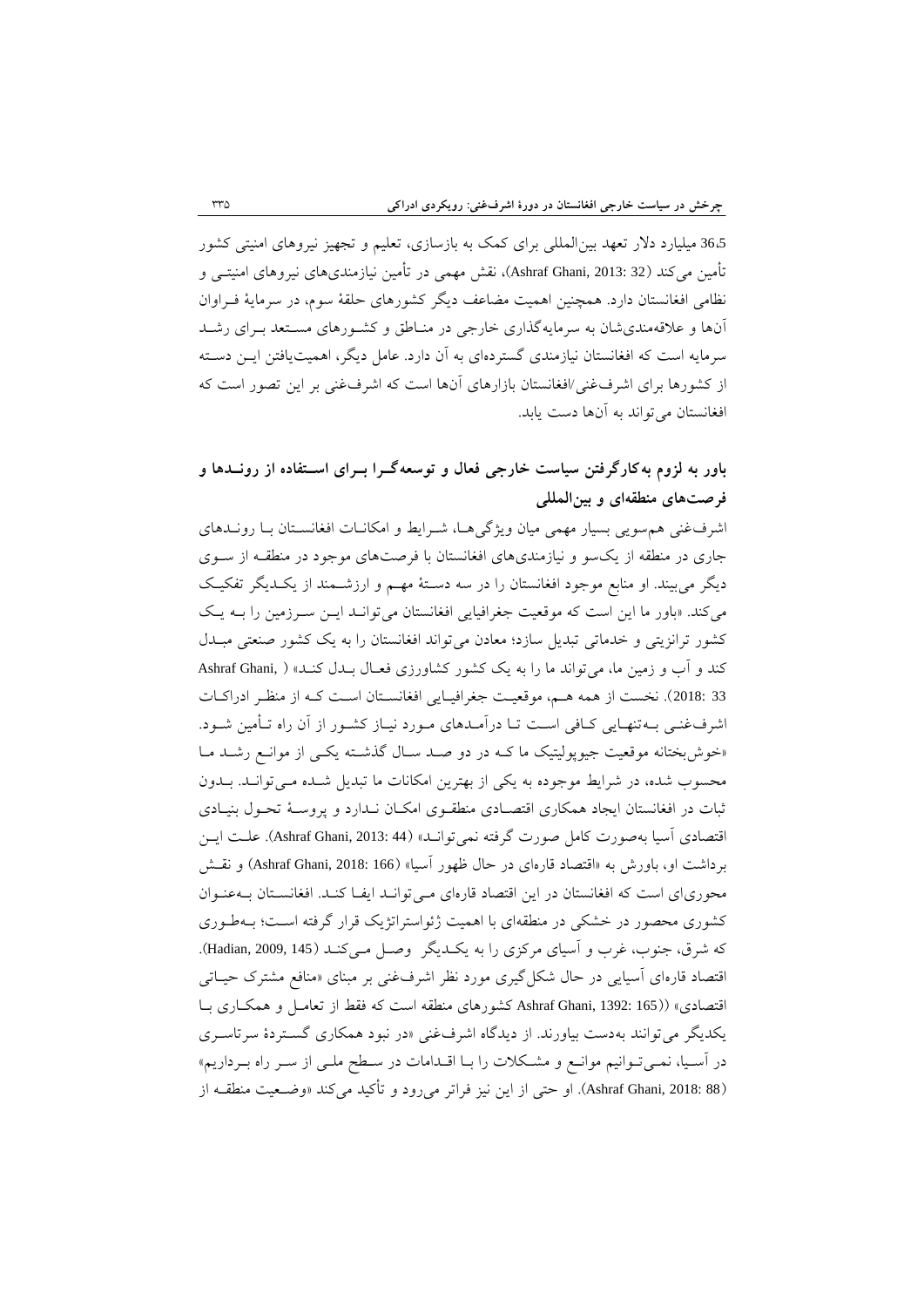لحاظ اقتصادی و امنیتی نشان می دهد که همکـاری منطقـوی نــهتنهـا یـک شــرط مفیــد بــرای بهرهبرداریهای اقتصادی بوده، بلکه یک اصل ضروری برای بقــا نیــز هســت» ( .Ashraf Ghani .)2013: 166

اشرفغنی در این اقتصاد منطقهای آسیایی برای افغانستان اهمیت و جایگاه محاوری قائال است و می گوید «تحول اقتصادی آسیا وابسته به استفادهٔ معقول و همهجانبه از موقعیت مـا و از منابع طبیعی ما است. آسیا در 25 سال آینده به بزرگترین قوت اقتصادی دنیا تبـدیل مـی شـود، اما این بدون ثبات در افغانستان غیرممکن است» (Ashraf Ghani, 2018: 283). در اقتصاد قارهای آسیایی از یکسو کشورهای مختلف خیز بلندی برای رشد اقتصادی برداشتهان دو از سوی دیگر نیازمند کشورهای دیگر منطقه هستند و در سلسلۀ ایان نیازمنادی کشاورهای منطقاه باه یکدیگر، افزایش فزایندة ارزش، اهمیت و درآمدهای افغانستان و موقعیات سارزمینی آن نهفتاه است. براساس ادراکهای اشـرفغنـی، بـدون ایـن همکـاری متقابـل منطقـهای، هـیچکـدام از کشورهای منطقه نمی توانند به اهداف اقتصادی تعیین شده برای خویش دست یابنـد و ناچارنـد که در تعامل با افغانسـتان قـرار بگیرنــد و فراتـر از آن، در چــارچوب ثبــات و امنیــت و رشــد اقتصادیاش سهم بگیرند. اشرفغنی تأکید میکند که «تلاش ما آن است که بتـوانیم بـه ایجـاد یک «اجماع» قارهای برای فقرزدایی در آسیا برسیم» (39 Ashraf Ghani, 2018: 39).

**باور به مزایاي افزایش روابط با چين )نسبت به هند( در تأمين امنيت و سرمایه**  براساس ادراکهای اشرفغنی چین جایگاه بسیار برجستهای در سیاست خـارجی افغانسـتان دارد. بنابراین وی سال 2015 را سال دوستی افغانستان و چین اعلام کرد ( Ashraf Ghani, 2018: ) 111). مواردی که سبب اهمیت فراوان چین برای افغانستان می شوند، شامل نفوذ بر پاکستان (یا بهگفتۀ خود اشرفغنی روابط حسنه با همۀ جوانب قضیۀ صـلح افغانسـتان)، چـین بـهعنـوان کارگاه تولیدی و صنعتی جهان، حضور چهار هزار تـاجر افغانسـتانی در چـین ( ,Ashraf Ghani 87 :2018)، سرمایۀ فراوان و اشتیاق به سرمایهگذاری خارجی، جادۀ ابریشم جدیـد، همسـایگی مشترک افغانستان با چین که در زمینۀ مربوطه، بهمعنای نداشتن وابستگی اتصاالی و انتقاالی باه پاکستان است و ... میشوند.

اشرفغنی بر این درک است که «موضوع چین! کسبی یـا اشخاصـی مـی تواننـد در صـلح [افغانستان] ممِدّ واقع شوند که با تمام جوانب قضیه، روابط نیک داشته باشـند. رشـد اسـتثنایی هندوستان تمام آسیای جنوبی را ارتقا داده و امکانات زیادی فراهم کرده است، اما با ایان حاال فاصلۀ زیادی تا رسیدن به مرحلهای که چین در آن قرار دارد یا رسیدن به استراتژیها از ناوعی که چین یا سنگاپور اتخاذ می نماینــد، بــاقی مانــده اســت» (Ashraf Ghani, 2018: 127). ایــن در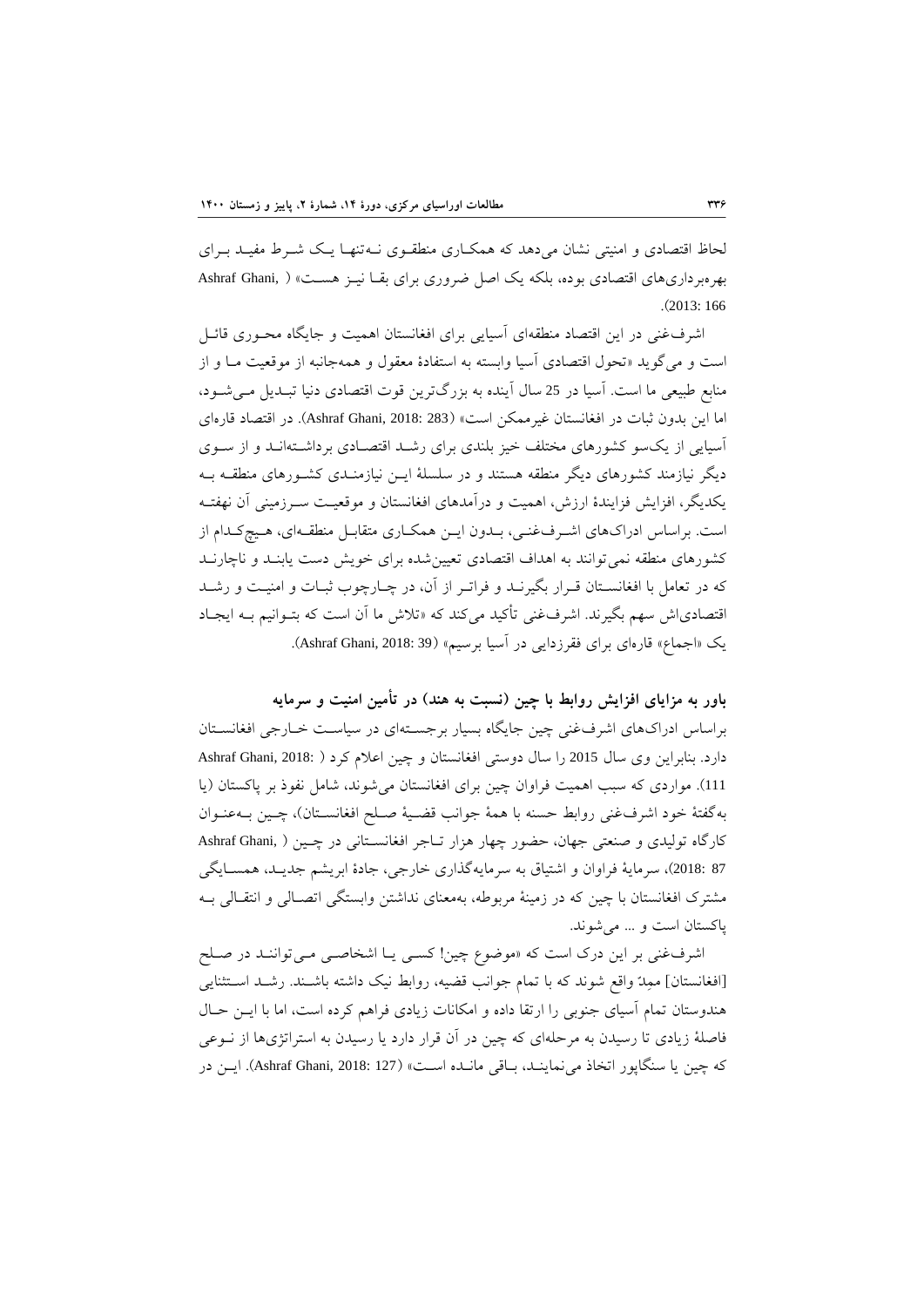حالی است که هند از سال 2001 تاکنون، مبلغ دو میلیارد دلار به افغانستان کمک اقتصادی کرده و بستۀ کمک یک میلیارد دالرى دیگر را نیز براى پنج سال آینده باه کابال تعهاد کارده اسات .(Kavra, 2017: 141)

اشرفغنی از مزایای روابط با چین میگوید «چین همانند انگلستان قــرن نــوزدهم بــهمثابــهٔ «کارگاه دنیا» محسوب می شود، اما این کارگاه به مواد خام، فولاد، زغال $\ldots$ ، آهن و هر آنچـه در سراسر جهان قابل تصور است، نیاز دارد و اینجاست که صحبت از افغانستان بهمیان می آید» (Ashraf Ghani, 2018: 87). مزیت بسیار مهم دیگر چین از دیدگاه ادراکات اشرفغنسی، مسـئلۀ راهآهن است، از آنجا که بیشتر محصولات ارزشـمند افغانسـتان، محصـولات معـدنی سـنگین هستند «بدون موجودیت شبکهٔ راهآهن ما قادر به پیشرفت نخواهیم بود» ( :Ashraf Ghani, 2018 96) و در چارچوب تأمین این نیازمندی چین را بهترین و مناسبترین گزینــه بــرای همکــاری میداند (114 Ashraf Ghani, 2018: 114). سرانجام، اینکه آن عامل خاصی که سبب اهمیت فزاینـدهٔ چین نزد افغانستان از دیدگاه اشرفغنی میشود، این است که »هی کشوری بهواسطۀ کمکهاا ثروتمند نشده است. از یک طرف سرمایهگذاری و تجـارت و از طـرف دیگـر دسـتیـابی بـه نهادهایی که منجر به آوردن تغییرات می شوند باعث این امر خواهد شد» ( :Ashraf Ghani, 2018 <sup>225</sup>(. در نقشۀ ادراکی اشرفغنی چین بهترین گزینهای است که افغانستان میتواند سرمایهها و نیز تجارت–صادرات کالاها و محصولات خود را از راه آن تأمین کند.

# **باور به مزایاي افزایش روابط با عربستان و كشورهاي عرب خليج فارس در تأمين امنيت و سرمایه**

توجه فراوان اشرفغنی به جلب سرمایههای خـارجی سـبب شـده اسـت در میـان کشـورهای منطقه نیز در پی جلب همکاری کشورهای سرمایهدار سرمایهگذار باشد. اشرفغنسی مسیگویـد «نگاهی به خلیج [فارس] بیندازید. حوزهٔ خلیج [فارس] امروز مرکز پول اسـت. ... در حقیقـت ما امکانات داریم و برای بهبودبخشیدن ایـن سـرمایههـا بایـد بـا همـدیگر متحـد شـویم، ایـن سرمایهها را با هم یکجا ساخته، از آنها استفاده کنیم و مقدار آن را بالا ببریم» ( Ashraf Ghani, 94 :2018). اشرفغنی با تأکید مکرر بر چنین مسئلهای، مهمترین مزیت عربســتان و کشــورهای عرب خلیج فارس را سرمایۀ فراوان آنها و اقدام و ارادهشان به سرمایهگاذاری در اقتصاادها ی مستعد میداند و ایجاد روابط اقتصادی و تجاری میان افغانستان و اعـراب خلـیجفارس را بهشدت مهم و نیز ممکن میداند. عربستان و اعراب خلیج فارس مزایای اقتصادی مشخصی از جمله کمکهای مالی، بازار جذب کارگران افغانستانی با درآمد بالاتر نسبت به دیگر کشورهای منطقه، نیازمندی گسترده به واردات مواد غذایی بهویژه مـواد غـذایی کشـاورزی دارنــد کــه از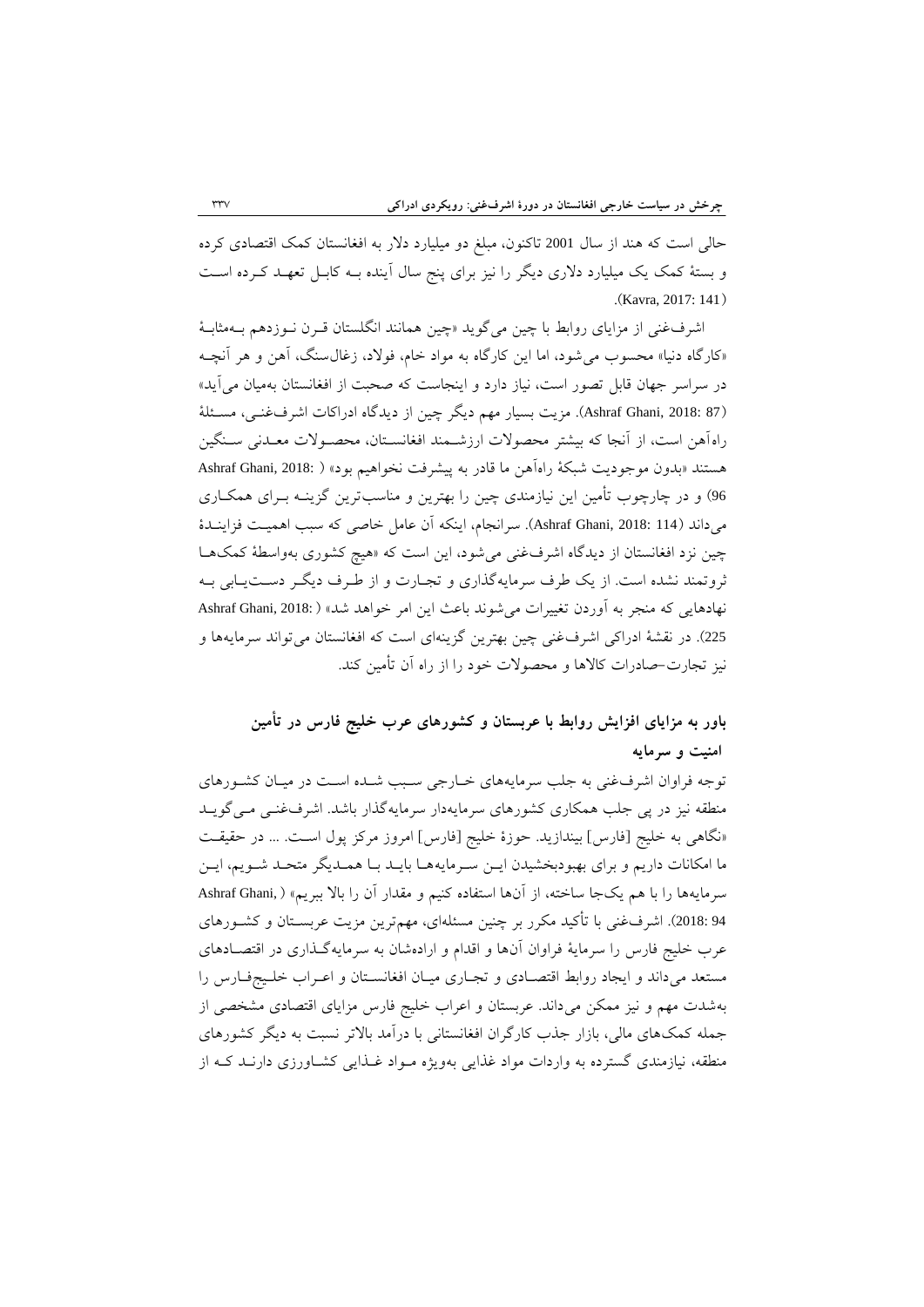دیدگاه اشرفغنی افغانستان آب، زمین و کارگر را دارد و نوعی همپیوندی میان نیازمندیهاای متقابل دو طرف مقابل، در گسترش روابط افغانستان و اعراب خلیج فارس نهفته است.

گذشته از بعد اقتصادی مسئله، از دیدگاه سیاسی و امنیتی نیز، اهمیت فراوانای در گساترش روابط دو طرف از دیدگاه اشرفغنی وجود دارد. مواردی از جمله نفوذ اعراب بهویژه عربستان بر پاکستان، نفوذ بر طالبان، هماهنگی عربستان با غرب–آمریکاییها همه مـی تواننـد زمینــهسـاز گسترش روابط و همچنین تأمین دو نیازمندی اساسی امنیتی و اقتصادی افغانستان شوند. یکـی از مهمترین مزیتهای نسبی افغانستان در محصولات کشاورزی آن است که می تواند وابستگی متقابل را میان افغانستان و کشورهای عرب خلیجفارس ایجاد کند. اشـرف غنـی مـی گویـد «مـا حداقل، یکونیم میلیون هکتار زمین قابل زرع داریم که در سال <sup>1978</sup> تحت کشت قرار داشات و فعالً کشت نمیگردد. مطابق آمار وزارت زراعت، حدود <sup>5</sup> ملیون هکتار زمین وجود دارد کاه قابل زرع است، اما تحت کشت و آبیاری قرار نگرفته است. بر همین اساس، حاداقل <sup>10</sup> تاا <sup>25</sup> میلیون جریب زمین وجود دارد که ممکن است تحت کشت و آبیاری درآورده شود. آبیااری و کشت این مقدار زمین می تواند افغانستان را به صادر کنندهٔ مواد غذایی تبلدیل سازد» ( Ashraf 36 2013: ,Ghani). اشرفغنی میان سرمایههای اعراب خلیجفارس و نیازمندیهای خاصشاان از یکسو و امکانات و توانمندیهای افغانستان و نیازمنـدیهـای افغانسـتان وضـعیت وابسـتگی متقابل را میبیند و در پی اقناع رهبران عربی برای تعامـل در چنـین قـالبی اسـت. اشـرفغنـی میگوید »ما در پی ترغیب عربستان سعودی، امارات متحدة عربی و دیگر کشورها هساتیم کاه برنامۀ مصونیت غذاییشان را با سرمایهگذاری درازمدت در سکتور زراعت مـا مـرتبط ســازند» .(Ashraf Ghani, 2018: 270)

**باور به رقابتآميزبودن حوزههاي منافع با ایران**

نکتۀ بسیار مهمی که در ادراکهای اشرفغنی نسبت به ایران البته بهصورت غیرمؤکد و ضمنی وجود دارد، وجود عرصهها و مسائل مختلف رقابتی میان افغانستان و ایران است که این مسئله، در عرصههای مختلف حملونقل منطقهای، تولید و صادرات منابع معدنی مختلف بهویژه سنگ ساختمانی، آهـن و مـس و تولیـد و صـادرات محصـولات کشـاورزی یعنـی دقیقـاً در همـان عرصههایی وجود دارد که افغانستان دارای مزیت نسبی و دارای توانمندی تولیدی و صـادراتی معطوف به بهدستآوردن ارزش افزوده و درآمـدهای ملـی اسـت. بـه بـاور اشـرفغنـی «مـا ]افغانستان[ مسلماً بزرگترین تولیدکنندة آهن و مس در ده سال آینده در جهاان خاواهیم باود. کارگاه جهان [چین] به این تولید ما نیاز دارد. ما سنگ مرمر کافی داریم. سنگ مرمـر مــا بــرای مدت <sup>400</sup> سال نیاز منطقه را برآورده میکند« )96 2018: ,Ghani Ashraf). شایان توجه این است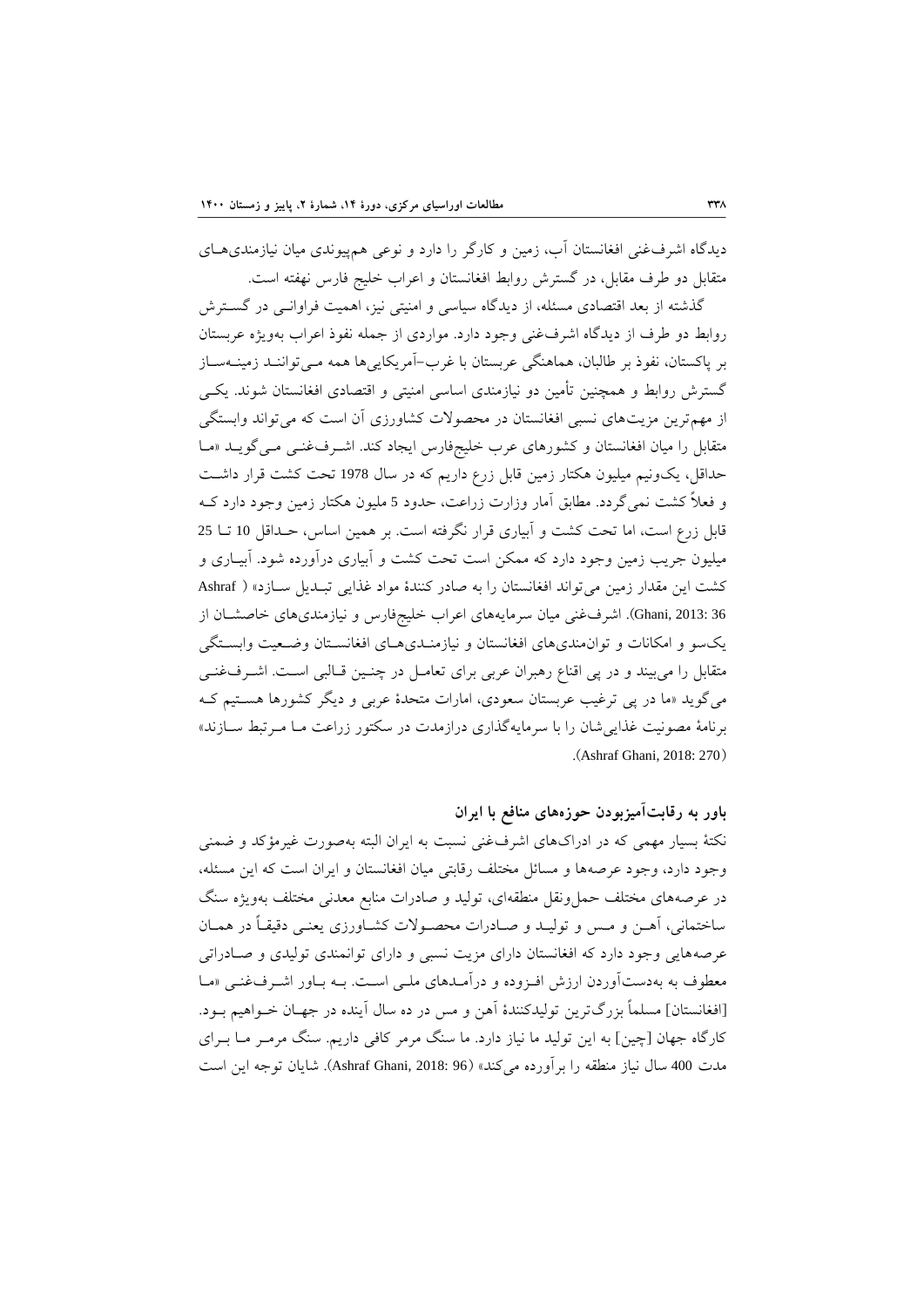که ایران از بزرگترین تولیدکنندگان این محصوالت است و رقابت در این حوزه وجود خواهد داشت. همچنین هیچ مزیتی در روابط با ایران از دیدگاه توان-امکان حمل ونقل انـرژی آسـیای مرکزی به ایران وجود ندارد که خودش تولیدکنندهٔ عمدهٔ انرژی است. افزون بر آن، ایران خــود به آسیای مرکزی و نیز به جنوب آسیا دسترسی دارد و مزیت حمال ونقال بارای افغانساتان در روابط تجاری-حملونقلی وجود ندارد. در واقع، با بازشدن آبراههای بینالمللای و بنادرهای متصل به آنها که یکی از مهـمترینشـان در منطقـهٔ افغانسـتان بنـدرهای تجـاری ایــران اسـت، افغانستان از اهمیت تـاریخی خـود افتـاد (110 ,Hopkins) 2008 در حـوزهٔ انتقـال انـرژی و طر های منطقهای حملونقل انرژی نیز ایران با طر هایی مانند خط لولۀ صلح رقیب افغانستان یعنی خط لولۀ تاپی 1 است.

**باور به همکارينکردن كشورهاي مورد نظر بدون كاهش توجه به كشورهاي رقيب آنها** اشرفغنی می توانست اقدام به افزایش تلاش و توجه در برابر برخی از کشـورها کنـد و حتـی میزان تالش و توجه خود در برابر کشورهای دیگر-مقابل را نیز کاهش دهد، بدون اینکاه ایان کشورها را در حالتی تقابلی قرار دهد و سیاست خارجی بیطرفی افغانستان را تغییر دهد. علت این مسئله از دیدگاه نظرهای اشرفغنی به این باز میگردد که کشورهای مورد نظر اشرفغنـی حاضر به همکاری با افغانستان در سطح و گسترهٔ مورد نظر او نبودهاند، مگــر اینکــه افغانســتان بتواند تعریف مشخصی به روابط و سیاست خارجی خـود از نظـر رویکـردش بـه محورهـای منطقهای بدهد و جایگاه آن کشورها را بهطـور مشـخص و واضـح در اولویـتهـای سیاسـت خارجی افغانستان مشخص کنـد. بـرای نمونـه، اشـرفغنـی تغییـر کیفیـت روابـط ایـران و ایالاتمتحد-غربی ها را از فرصتهایی میداند که فراروی افغانستان و همکاری های منطقهای قرار دارد. «سومین تغییر عمده [در سطح منطقه]، بهبودی نسبی در مناسبات ایــران و آمریکــا و اتحادیۀ اروپا است. با انتخاب رئیسجمهور روحانی و مذاکرات موفقانۀ ایران، اروپاا و آمریکاا در ارتباط با سیاست هستهای ایران، زمینۀ پیشرفت در یافتن راه حل برای مشکل بنیادی آمریکا و ایران فراهم شده است. کاهش تنش در روابط ایران با کشـورهای غربـی، مخصوصـا ایـالات متحده، فضای حسن نیت و همکاریهای راهبردی در سـطح منطقـه را تقویـت خواهــد کــرد» .)Ashraf Ghani, 2013: 41(

-

<sup>.</sup>1 خط لولۀ انتقال انرژی تاپی، انرژی را از کشور ترکمنستان به سه کشور افغانستان، پاکستان و هند صادر میکند. این خط لولهای است که جایگزین خط لولۀ صلح شده است که قرار بود انرژی را از ایران به پاکستان و هند صادر کند و منبع درآمدی مهمی برای ایران باشد، اما ناشی از نفوذ ایالات متحد بر کشورهای نامبرده، آنها بهجای خط لولۀ صلح اقدام به بستن توافقنامۀ خط لولۀ تاپی کردند.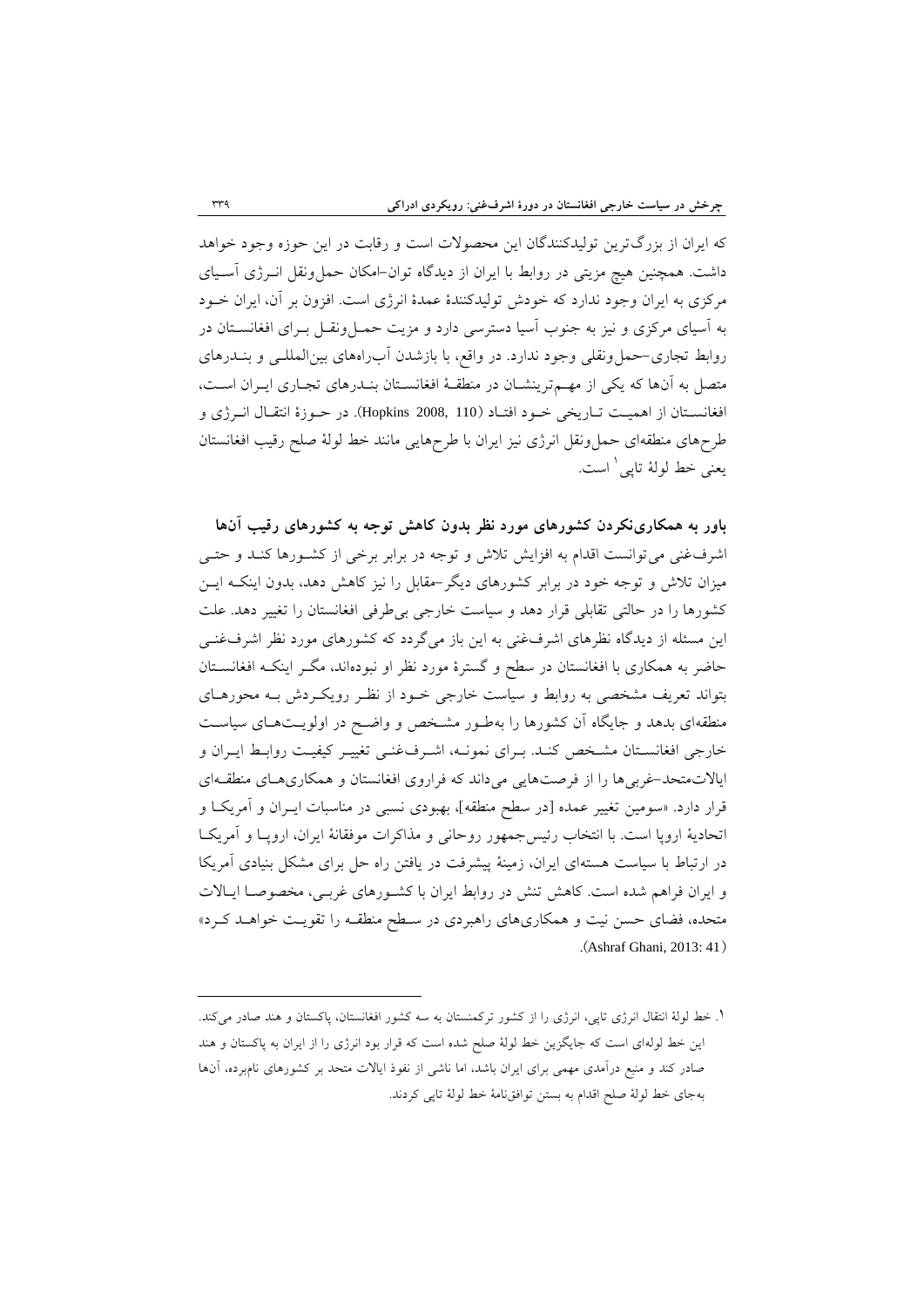این گفته بهطور ضمنی تأکیدی بر این است که در شرایط خصـمانۀ موجـود در روابـط دو کشور نمیتوان جانب هر دو طرف را گرفت و توقع داشت که آمریکاییها آنچـه را افغانســتان نیاز و توقع دارد، در اختیار این کشور قرار دهند بدون اینکه افغانستان تغییری در سیاست خود در برابر ایران ایجاد کند. اشرفغنی بهطور ضمنی با بیان اینکه «اگـر بـه جریـان سـیزده سـال گذشته نگاه کنیم بهطور واضح میبینیم که در زمینۀ چگونگی استفاده از کمکهای باین المللای دیدگاه روشن مدیریتی نداشتهایم و به این امـر مهـم بــه خــوبی توجــه نکــردهایــم کــه جامعــهٔ بین المللی امکانات خود را به کدام هدف در اختیار مـا قـرار مـی دهـد، در کـدام شـرایط ایـن امکانات متوقف خواهــد شــد» (Ashraf Ghani, 1392: 32)، بــر ایــن تأکیــد مــی کنــد کــه بــدون مشخص بودن موضع افغانستان در برابر برخی کشورها که رقیبان و هدفهای بازیگران خارجی حاضر در افغانستان هستند، نمیتوان توقع همکـاری صـادقانۀ آنهـا بـهویـژه ایـالات متحـد و بریتانیا را داشت که حامیان اصلی مالی و امنیتی افغانستان هستند. این در حالی است کاه ایاران می خواهد دولتی پایدار و باثبات در افغانستان برای کاهش نفوذ نـاتو و آمریکـا در ایــن کشــور وجود داشته باشد (2017 ,Kozak) که به معنای حمایت از حکومت مرکزی افغانستان است. در ضمن، به معنای رقابت با بازیگران غربی حاضر در افغانستان نیــز هســت. دقیقــاً از همــین جــا است که یکی از دشواریها و معماهای سیاست خارجی افغانستان پدید میآید. نکته این اسات که چون افغانستان حکم تکیهگاه را برای ایران در سیاستهای منطقهایاش بهویژه در چارخش به شرق دارد، تلاش می کند که افغانستان را مجـاب کنـد کـه از ایـالات متحـد فاصـله بگیـرد )235 2006: ,Milani). در دوران کرزی این سیاست و خواست ایران تا اندازهای مورد توجه بود، اما در دوران اشرفغنی و بنا بر ادراکهای خاصش، او طرف ایـالات متحـد و نیـز متحـدان منطقهایاش را در مقابل ایران گرفت.

#### **نتيجه**

هدف نهایی مورد نظر اشرفغنی، تأمین صلح و امنیت پــس از حــدود ۴ دهــه نــاامنی فعــال و ایجاد ثبات پس از چند قرن بی ثباتی در افغانستان بود. در ادراکهای او، این مسئله وابسته بـه دو نکته است: نخست، جلب سرمایههای خارجی و دوم، ایجـاد وابسـتگی متقابـل دوجانبـه و چندجانبهٔ منطقهای و باور به اقتصاد قارهای آسیایی: از یکسو کشورهای منطقـه وابسـتگی و نیازمندیهای گستردهای به توانمندیها و امکانات یکدیگر دارند و از ساوی دیگار، افغانساتان شرایطی دارد که می تواند نقش محوری و مؤثری در وابستگی متقابـل چندجانبـۀ منطقـهای و اقتصاد قارهای آسیایی در حال شکل گیری داشته باشد. بر اساس ایـن دو نکتـه، در ادراکهـای اشرفغنی سیاست خارجی افغانستان باید سیاست خارجیای باشد که بتواند در هر دو عرصه،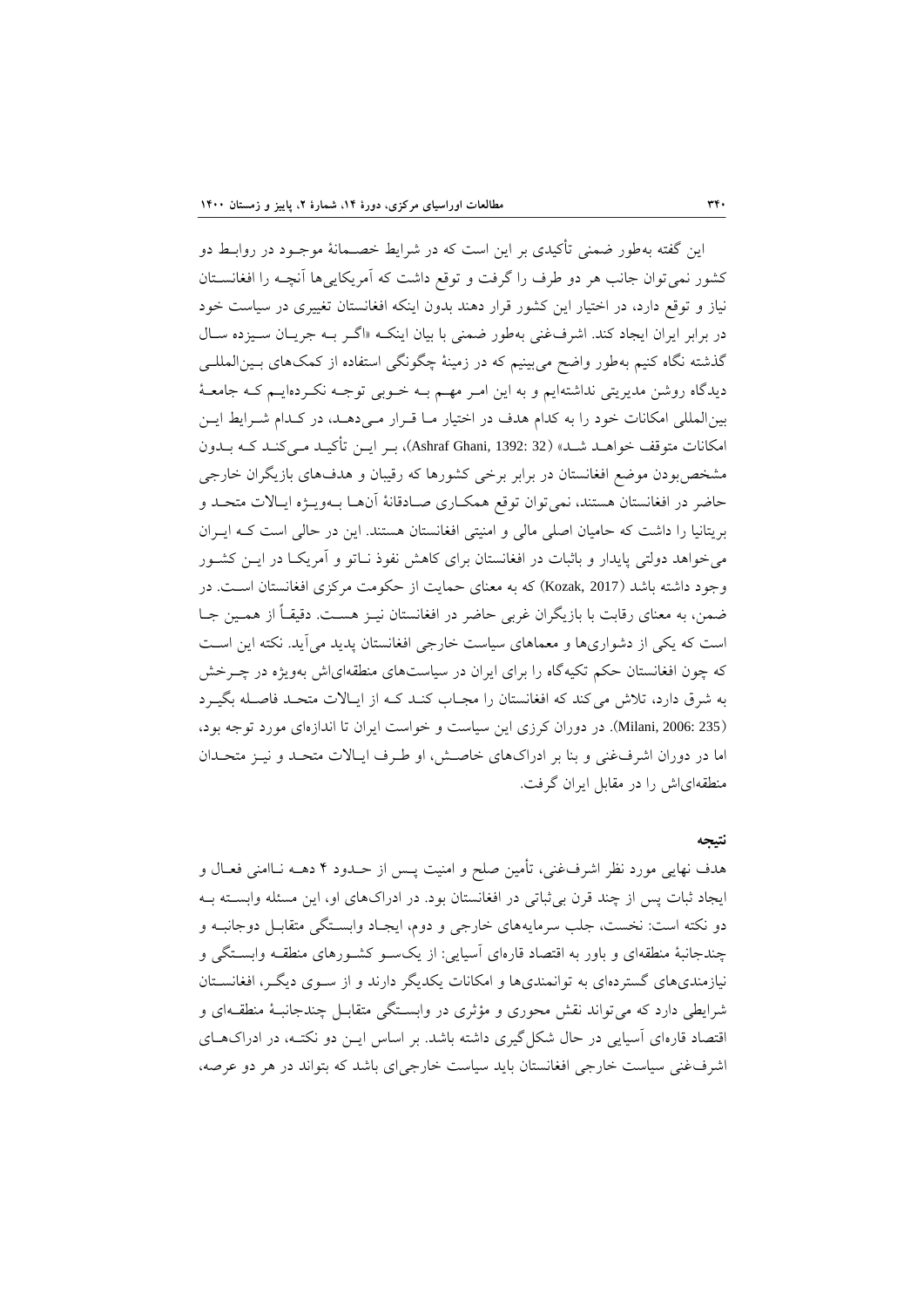فعال و موفق عمل کند. مسئله زمانی پیش می آید کـه اشـرفغنـی بـرای فعـالکـردن سیاسـت خارجی افغانستان و تأمین این دو هدف بهنظر خود حیاتی برای افغانستان، ناگزیر شد که نظـم سنتی بیطرفانۀ سیاست خارجی افغانستان را که با شدت و ترکیاد در دورة حاماد کارزی نیاز رعایت می شد، مورد تغییر و چرخش قرار دهـد. زیـرا در ایـن میـان، برخـی بـازیگران مزیـت کمتری دارند که از قضا بازیگران دارای مزیت بیشتر بـرای افغانسـتان از دیـدگاه ادراکهـای اشرفغنی، رقیبان آنها هستند. بـر اسـاس تحلیـل محتـوای سـخنان اشـرفغنـی و بررسـی ادراکهای او و ترسیم نقشۀ ادراکیاش، کنارگذاشتن بیطرفی در سیاسات خاارجی افغانساتان توسط اشرفغنی که در برخی تحلیل ها به جانبداری نیز تعبیر شده، معطوف به چنین نگرش، ادراک و هدفی بوده است.

نکتۀ مهم اینکه رویکردی ایجابی (کسب منـافع و تــأمین نیازمنــدیهــا از امکانــات برخــی بازیگران و شرایط موجود در منطقه و روندهای جـاری در آن) و نــه سـلبی (تضـاد بـا برخــی دیگر) عامل تصمیم اشرفءغنی بوده است به آنچه نقض بی طرفی گفته می شود. در واقع، آنچـه سبب جانبداری و نقض بی طرفی اشرفغنی در برابر برخی کشورها علیه برخی دیگر شد، نه مشکلات و مسائل و چالشهای افغانستان بـا کشـورهای مـورد کـمتـوجهی، بلکـه نیازمنــدی گستردة افغانستان در هر دو عرصۀ امنیتی و سرمایهگذاری-اقتصادی به کشورهای طرف مقابال بود. از آنجا که اشرفغنی بر این درک نیز بود که بدون همکاری خاص و گسترده بـا آنهــا و دادن اطمینان خاطر به آنها از اقدامهای الزم برای کاهش نفوذ و کاهش همکاری با کشورهای رقیب آنها )ایران و هند در رقابت با عربستان و چین مهمترین اینها هستند و نیز تا انادازه ای روسیه در رقابت با غرب)، نمی تواند همکاری گسترده و صـادقانۀ بــازیگران مــورد نظـر را در چارچوب تأمین دو هدف اساسی افغانستان جلب و تأمین کند، بنابراین سیاست جانــبداری و نقض بیطرفی را در دستورکار قرار داد. در واقع، نه تهدیدها و چالشهای موجاود باا ایاران و هند، بلکه سنگینی وزن منافع قابل تأمین برای افغانستان از کشورهای رقیب اینها، افغانستان و اشرفغنی را بهسوی کاهش وزن و جایگاه آنها و نقض اصال بای طرفای و موازناه گرایای در سیاست خارجی افغانستان پیش برد.

#### **References**

- Abbasi, Ibrahim and Majid Ranjbardar (2011), "Iran's Financial Aids to Afghanistan: its Goals and Economic Effects", **Foreign Relations Quarterly**, Vol. 3, No. 3, Fall 2011, pp. 195-229, [in Persian]. http://frqjournal.csr.ir/article\_123566.html#ar\_ info\_pnl\_cite
- Abed, Ahmad Zia (2019), "US Competition with Iran and Increasing Insecurity in Afghanistan from 2001 to 2014**", Journal of Diplomacy**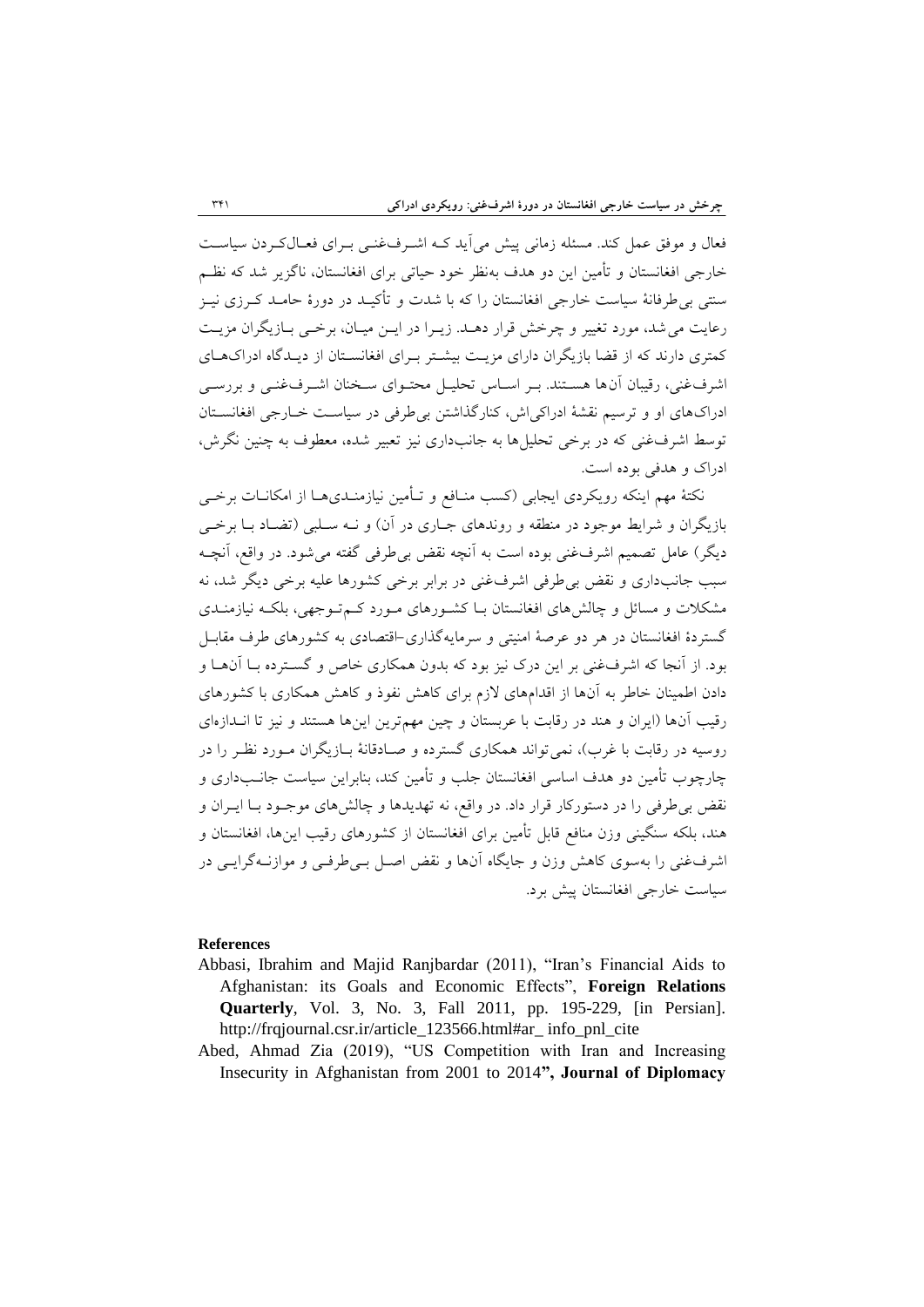**and International Studies,** Vol. 4, No. 11, Spring 2019, pp. 61-89, [in Persian].

- Ashraf Ghani, Mohammad (2013), **National Program and the Prospect of the Decade of Change**, Kabul: Transformation and continuity campaign, [in Persian].
- Ashraf Ghani, Mohammad (2018), **Statements by President Ghani (Collection of Statements by President Mohammad Ashraf Ghani)**, first volume, Kabul: Press department office the president, [in Persian].
- Atai, Farhad and Zangeneh, Somaye (2020), "Evolution of Priorities in Shanghai Cooperation Organization since its Establishment up to 2019**", Journal of Central Eurasia Studies**, Vol. 13, No. 1, Spring & Summer 2020, pp. 143-160 [in Persian]. https://dx.doi.org/ 10.22059/jcep.2020. 287851.449867
- Axelrod, Robert (1976), **Structure of Decision, The Cognitive Maps of Political Elites**, New Jersey, Princeton University Press. https://doi.org/ 10.1515/ 9781400871957
- Andisha, Nasir A. (2015), "Neutrality in Afghanistan's Foreign Policy", SPECIAL REPORT 360 in The United States Institute of Peace, (Accessed on: 9 February 2018), available at: https://www.usip.org/sites/ default/files/SR360-Neutrality-in-Afghanistan's-Foreign-Policy.pdf
- Bahrami, Mohammad Reza (2019), "Events in Afghanistan after September 11 and its Impact on Iran; The Illusion of Victory", **Hamshahri -e-Diplomatic**, New Vol, No. 44, October 2010, pp. 47-55, [in Persian].
- Chegnizadeh, Gholamali (2018), **The Perception of Afghan Elites about Iran**, Kabul, Institute of Afghanistan's Strategic Studies [in Persian].
- FatemiNejad, Sayed Ahmad and MohammadZade, Alireza (2018), "The Role of New Afghanistan in Regional Security Complex: From Central Asia into South of Asia", **Journal of Central Eurasia Studies**, Autumn & Winter 2018, Vol. 11, No. 2, pp. 399-416 [in Persian]. https://dx.doi.org/10.22059/jcep.2019.216523.449668
- Gregorian, Vartan (2009), **The Emergence of Modern Afghanistan; Politics of Reform and Modernization**, Tehran, Erfan Publication, [in Persian].
- Heradstveit, Daniel and G. Matthew Bonham (1986), "Decision Making in the Face of Uncertainty: Attributions of Norwegian and American Officials", **Journal of Peace Research**, Vol. 23, No. 4, pp. 339-356. https://doi.org/10.1177%2 F002234338602300404
- Hadian, H. (2009), "The Structural Weakness of Nation-State Building in Afghanistan", **Strategic Quarterly**, Vol. 18, No. 51, pp. 133-151. https://www. sid.ir/en/journal/ViewPaper.aspx? id=209977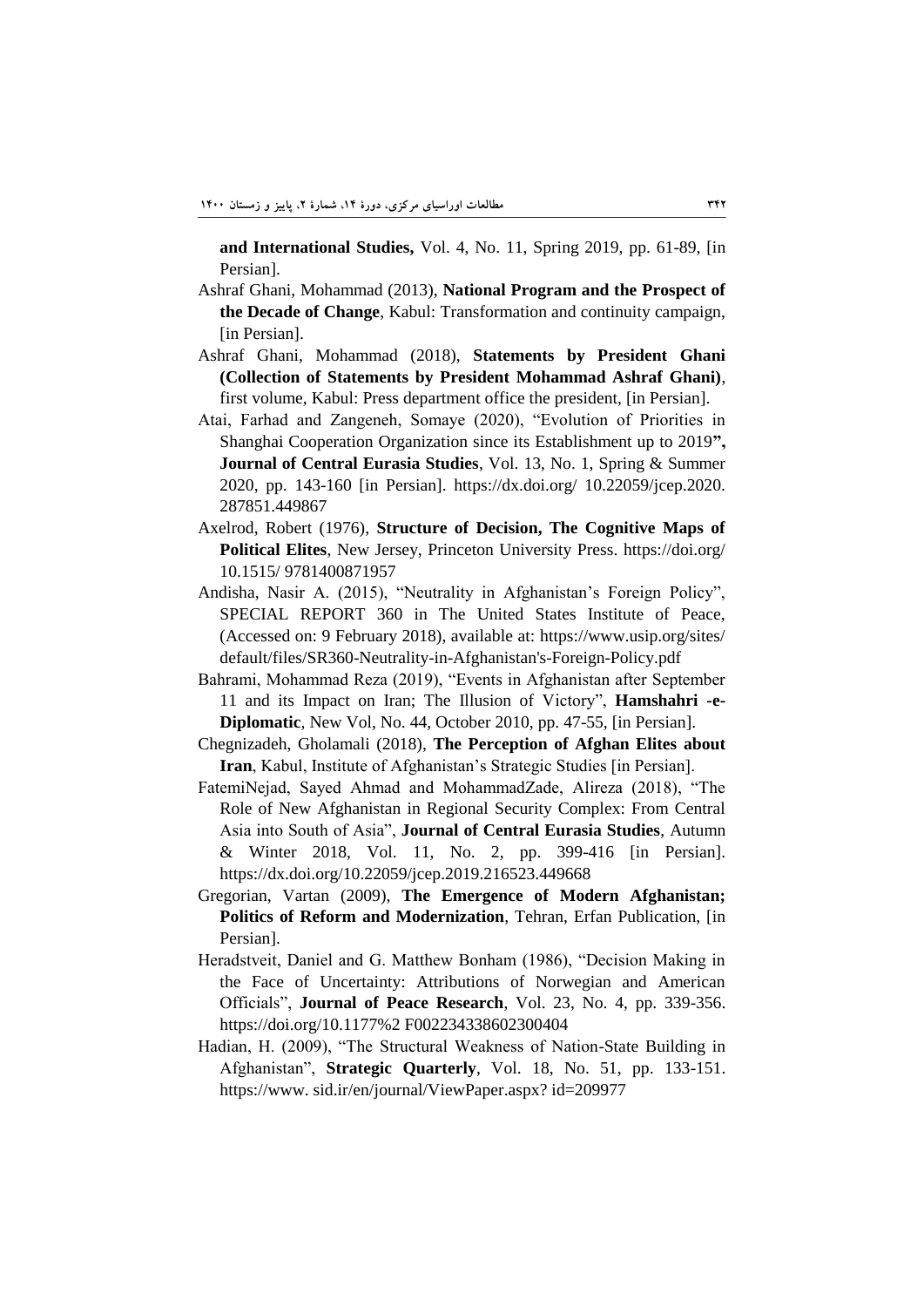- Hopkins, B. D. (2008), **The Making of Modern Afghanistan**, London: Palgrave Macmillan. https://doi.org/10.1017/S0020743809990717.
- Holsty, El. Radolf (2017), **Content Analysis in Social and Human Sciences**, Translated by Nader Salarzadeh Amiri, Tehran: Allameh Tabatabaie Press, [in Persian].
- Jafari, Mohammad Musa and Molaei, Alisajjad (2018), The Balance of Threat Between Iran And Saudi Arabia and National Unity Government", **Quarterly Journal of Contemporary Perspective on Foreign Policy and International Relations**, Vol. 1, No. 2, Winter 2018: pp. 163-190, [in Persian].
- Kavra, viny (2018), "Afghanistan-India relations in the era of Narendra Modi and Ghani", **Quarterly Journal of Contemporary Perspective on Foreign Policy and International Relations**, translated by Sharif Hozuri, Vol. 1, No. 2, Winter 2018: pp. 139-162, [in Persian].
- Khalilzad, Zolmai. (1996), "Afghanistan in 1995: Civil War and a Mini-Great Game", **Asian Survey**, Vol. 36, No. 2, pp. 190-195. https://doi.org/10.2307/ 2645816
- Kozak, Christopher (2017), "The Strategic Convergence of Russia and Iran", (Accessed on: 23 February 2019) Available at: https://criticalthreats.org/ analysis/the-strategic-convergenceof-russia-and-iran.
- Maykut, Pamela & Richard Morehouse (1995), **Beginning Qualitative Research**, London and New York: The Falmer Press.
- Mojadadi, Najibullah (2018), The National Unity Government's Foreign policy toward Kazakhstan based on Rosenau's Linkage Theory", **Journal of Strategic Studies**, No. 41 & 42, pp. 49-71, [in Persian].
- Moshirzadeh, Homeira (2017), **Theoretical Foundations of Foreign Policy Explanation and Analysis**, Tehran: samt publication, [in Persian].
- Morelli, Vincent, Belkin, Paul (2009), NATO in Afghanistan: A Test of the Transatlantic Alliance, Congressional Research Service. http://dx.doi.org/ 10.11610/Connections.06.3.02
- Milani, Mohsen.M (2006), "Iran's Policy towards Afghanistan", **The Middle East Journal**, Vol. 60, No. 2, pp. 235-256. http://www.jstor.org/stable/ 4330248
- Sajjadi, Abdolqaium (2018), Afghanistan's Foreign Policy, Kabul: Press of Khatam-ul-Nabiein University.
- Saikal, Amin (2006), **Modern Afghanistan: A History of Struggle and Survival**, London: I. B. Tauris.
- Salahi, Ahmadzobair et al (2017), "The Analiyzing of Afghanistan's Foreign Policy in Ashraf Ghani's era", **Journal of Diplomacy and International Studies**, Vol. 2, No. 5, Autumn 2017, pp. 7-34, [in Persian].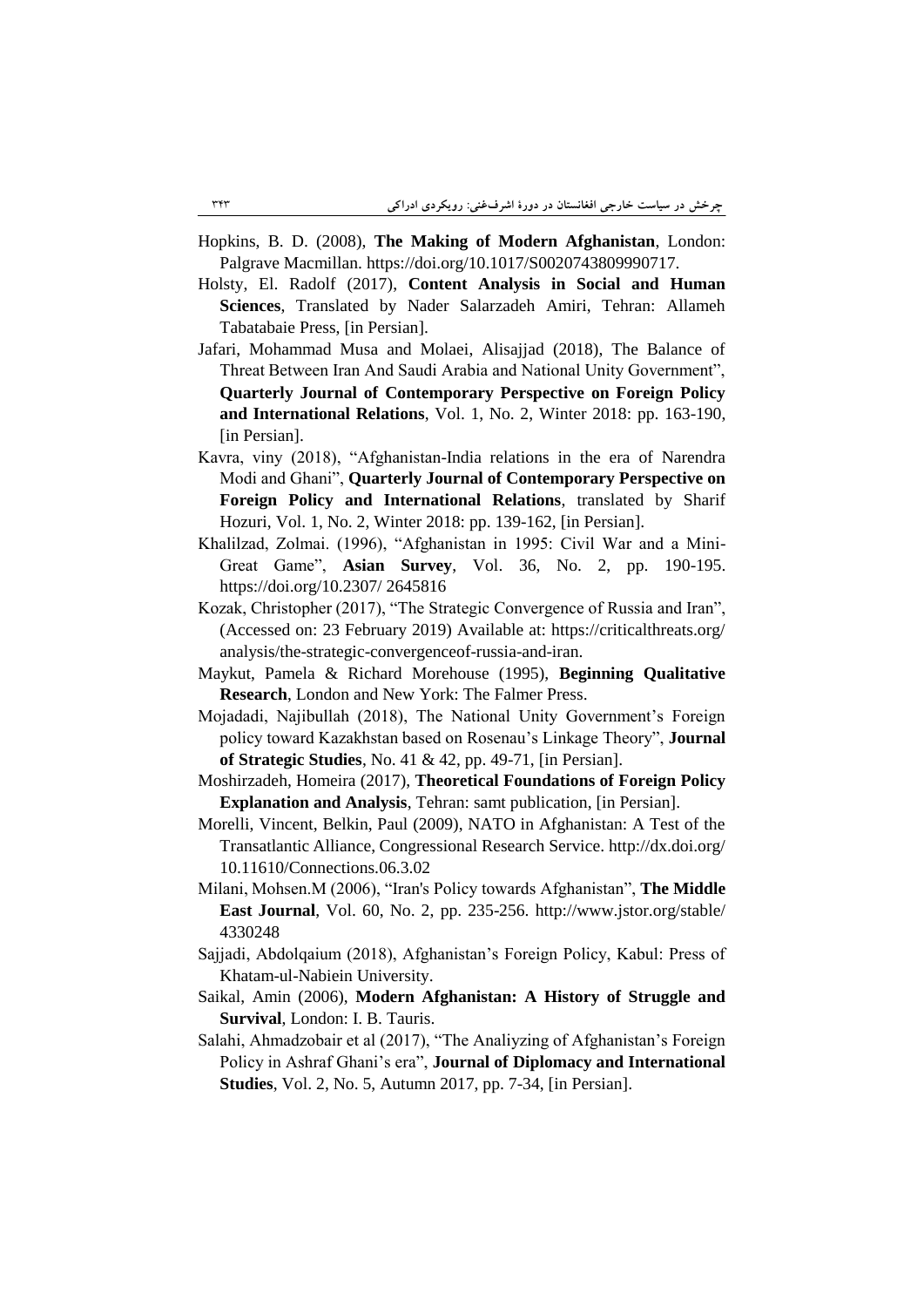- Schafer, Mark and Stephen G. Walker (2006), **Beliefs and Leadership in World Politics: Methods and Applications of Operational Code Analysis**. New York: Palgrave Macmillan. https://doi.org/10.1057/ 9781403983497
- Shafaq Khavati, Mohammad (2018), "Mutual Suicide Revisionism in Three Neighbours Relation", **Quarterly Journal of Contemporary Perspective on Foreign Policy and International Relations**, Vol. 1, No. 1, Autumn 2018: pp 119-164, [in Persian].
- Sinaei, Vahid and Yousof-Zehi, Naser (2018), "Inquiry of the situation of Afghanistan's economic development in democratic era (2001-2017)", **Journal of Central Eurasia Studi**es, Autumn & Winter 2018, Vol. 12, No. 2, pp. 345-363 [in Persian]. https://dx.doi.org/10.22059/jcep. 2019.264648.449788
- Spanta, Rangin Dadfar (2009), Afghanistan's Foreign Policy at the beginning of 21 Century: Interviews and Press Conferences, By Abdolghafour Arezoo, Kabul: The Publication of Afghanistan's Foreign Ministry.
- Spanta, Rangin Dadfar (2017), Afghanistan's Policy: Narrative from Inside, Two-volume course, Kabul: Azem Publication, [in Persian].
- Stanekzai, Mohammad Masoom. (2009), "Dilemmas of State Building in Afghanistan", **World Bank Institute, Development Outreach**, (Accessed on: 3 February 2021) Available at: https://www.google.com/url?sa=t&source=web&rct=j&url=https:// openknowledge.worldbank.org/bitstream/handle/10986/4588/deor\_11\_2\_ 36.pdf%3Fsequence%3D1&ved=2ahUKEwiE85ftos7uAhUB7aQKHZak DT4QFjAAegQIARAB&usg=AOvVaw2m8Di\_OywitCao5NJcUSfO
- Tamanna, Faramarz et al (2014), Afghanistan's Foreign Policy in the Sphere of Regional Cooperations, Kabul: Center of Stretegic Studies of Afghanistan's Foreign Ministry.
- Weber, R. (1991), **Basic Content Analysis**, London, California and New Dehli: Sage Publications. https://dx.doi.org/10.4135/9781412983488.
- Tolouei, Hadi and Shafieefar, Mohammad (2018), "Iran's Smart Power Analysis in Afghanistan after the US-led Invasion in 2001", **Journal of Central Eurasia Studies,** , Spring & Summer 2018, Vol. 12, No. 1, pp. 137-155 [in Persian]. https://dx.doi.org/10.22059/jcep.2019.132667. 449605
- Vatanyar, Mohammad Naser (2018), **Post-Taliban Afghanistan's Foreign Policy**, Kabul: Parand pulication, [in Persian].
- Young, M. and M. Schafer (1998), "Is There Method in Our Madness? Ways of Assessing Cognition in International Relations, **Mershon**